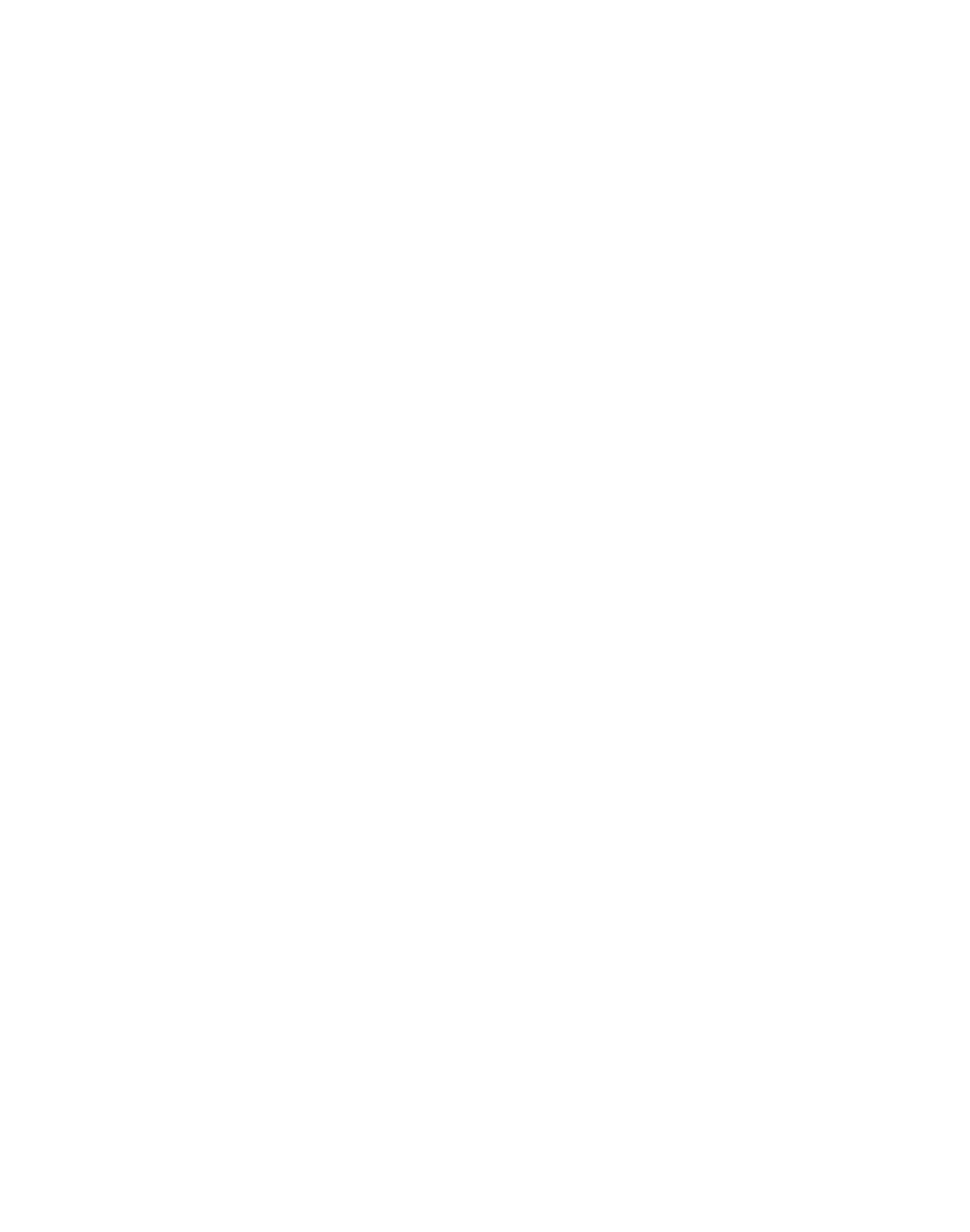# ELC  $125/500$

### **Table of contents**

| 4  |
|----|
| 6  |
| 7  |
| 7  |
| 14 |
| 16 |
| 19 |
| 17 |
| 20 |
| 22 |
| 23 |
| 25 |
| 26 |
| 30 |
| 32 |
|    |

圕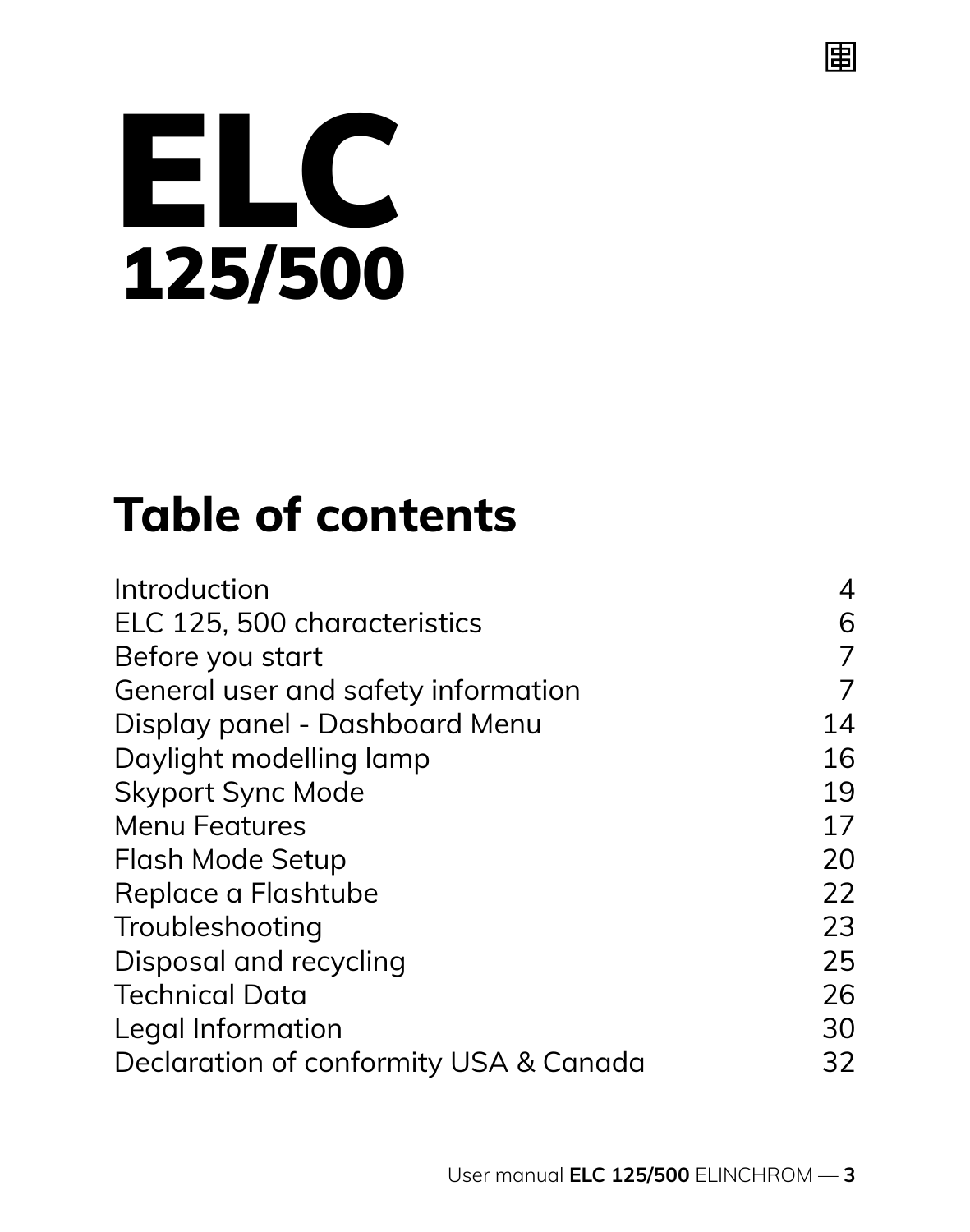

## **Introduction**

**Dear photographer,**

**Thank you for buying the Elinchrom ELC 125 / 500 compact flash unit. All Elinchrom products are manufactured using the most advanced technology.** 

**Carefully selected components are used to ensure the highest quality and the equipment is submitted to many tests both during and after manufacture. We trust that it will give you many years of reliable service.**

**Please read the instructions carefully before use, for your safety and to obtain maximum benefit from many features.**

**Your Elinchrom-Team**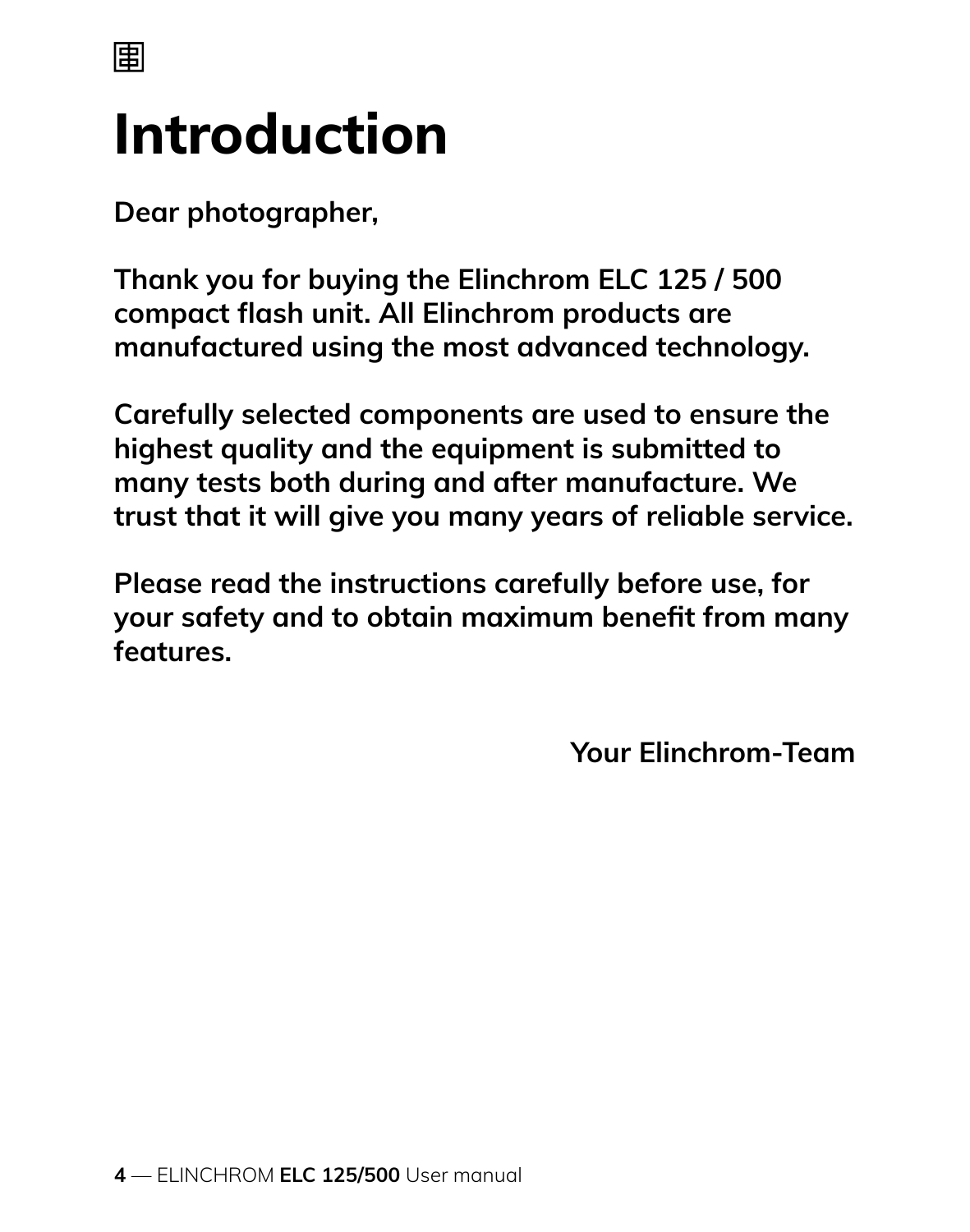This manual may show images of products with accessories, which are not part of sets or single units. Elinchrom set and single unit configurations may change without advice and may differ in other countries. Please find actual configurations at www.elinchrom.com

庸

For further details, upgrades, news and the latest information about the Elinchrom System, please regularly visit the Elinchrom website. The latest user guides and technical specifications can be downloaded in the "Support" area.

Technical data, features and functions of Elinchrom flash units, accessories and the Skyport system may change without advice. The listed values can differ due to tolerances in components, or measuring instruments. Technical data, subject to change. No guarantee for misprints.

Keep this user manual for later information and reference.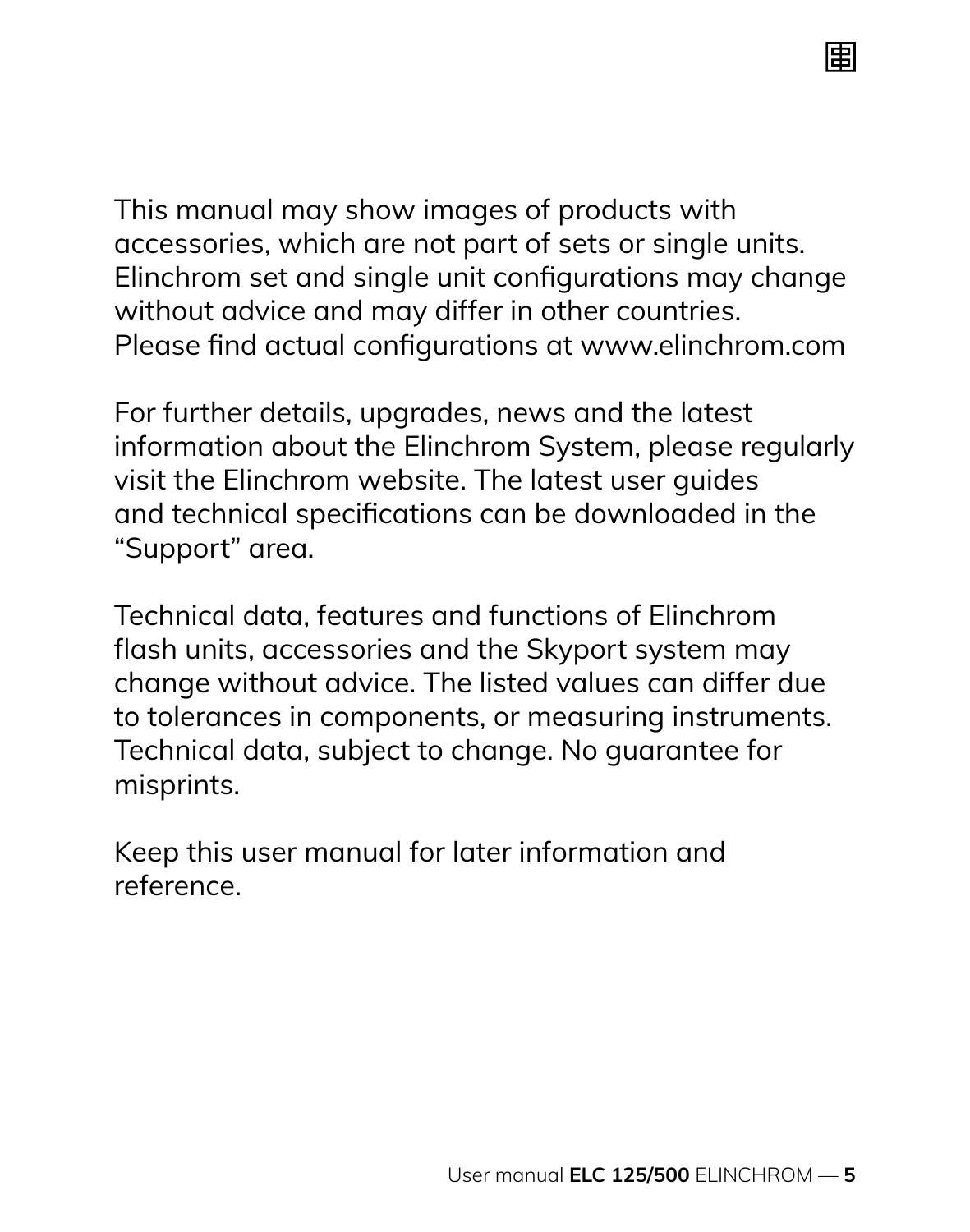# **ELC 125, 500 characteristics**

The ELC units offer Manual, Action, HSS and TTL modes. The TTL (Through the Lens Metering) mode allows you to access fully automatic exposure setups according to your digital camera capabilities. If you wish to work in the manual mode or combine both modes, the unit enables you to save the TTL exposure parameters as a starting point when passing to the manual mode. The unit supports Skyport radio remote control and HSS.

It offers fast flash durations at lower power levels.

#### **Characteristics:**

- Two ELC versions are available with 125 and 500 Ws with Manual, TTL and HSS modes.
- 7 f-stops power range for the ELC 500.
- Action mode for optimised flash duration.
- Daylight LED modelling lamp power in 40 adjustment levels.
- HSS and TTL is supported on the Transmitter PRO, with the latest firmware update.
- The dedicated Group colour is visible at the illuminated Elinchrom side logos.
- USB socket for firmware updates and Sync socket 3.5 mm.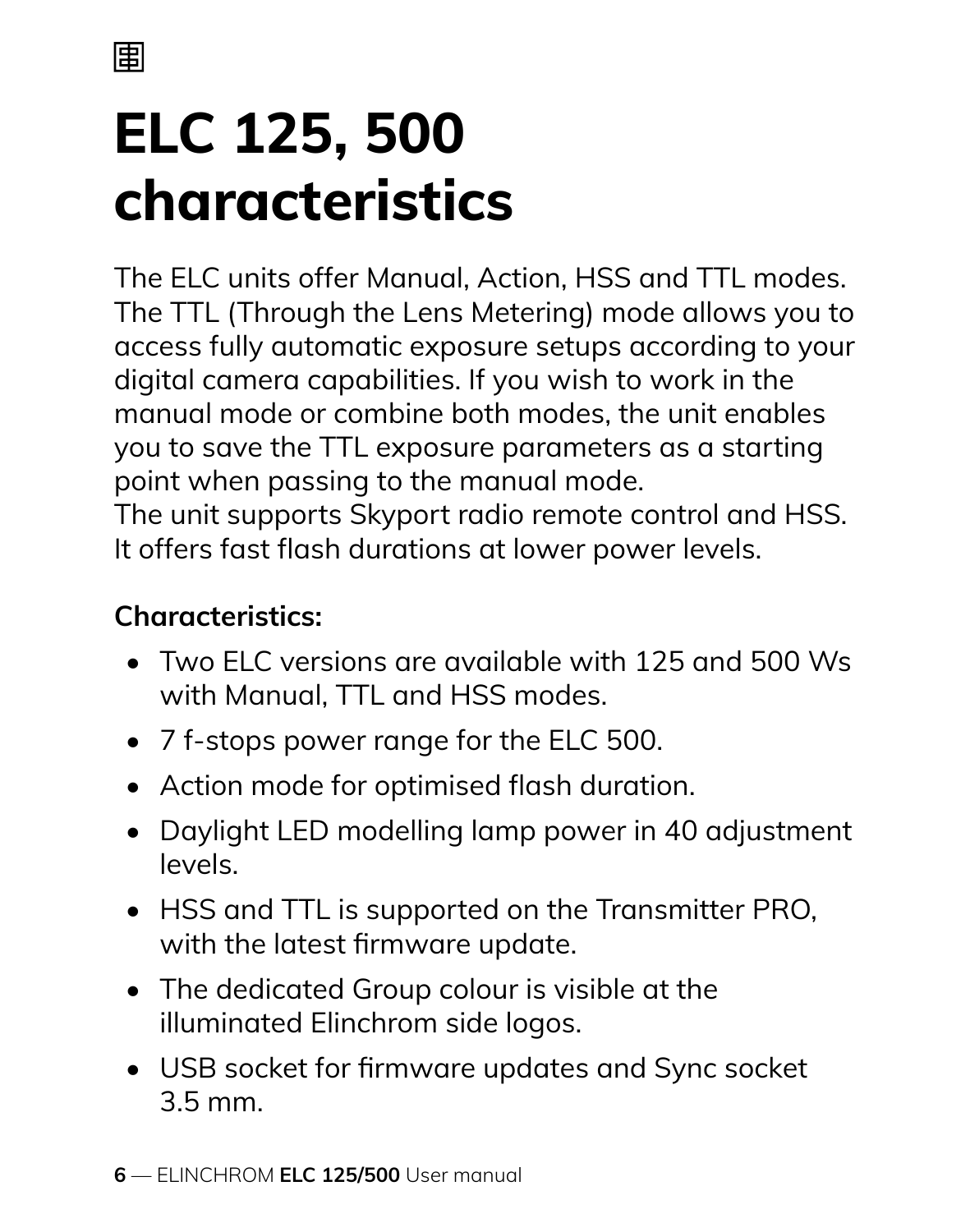- Elinchrom standard mount for accessories.
- 7/8 mm umbrella shaft
- New ergonomic design with large OLED colour display.

#### **Elinchrom TTL mode**

- 7 f-stop flash power range for the ELC 500.
- TTL +/- 3 f-stops adjustable in 1/3 steps.
- LED modelling lamp is adjustable in 40 power steps.
- Compatible with Canon, Nikon, Fujifilm, Sony, Olympus /Panasonic and Pentax.

#### **Manual mode**

- Compatible with all Skyport Transmitters.
- Flash power in 1/10 f-stop steps.
- Saves the TTL power as a starting point for the manual mode.

#### **Before you start GENERAL USER SAFETY INFORMATION**

- Flash units are powerful light sources. Please be aware of the danger, or inconvenience, that they may present to some persons and children.
- Keep flash units out of reach of unauthorised persons whenever possible.
- Keep flash units away from children!

圕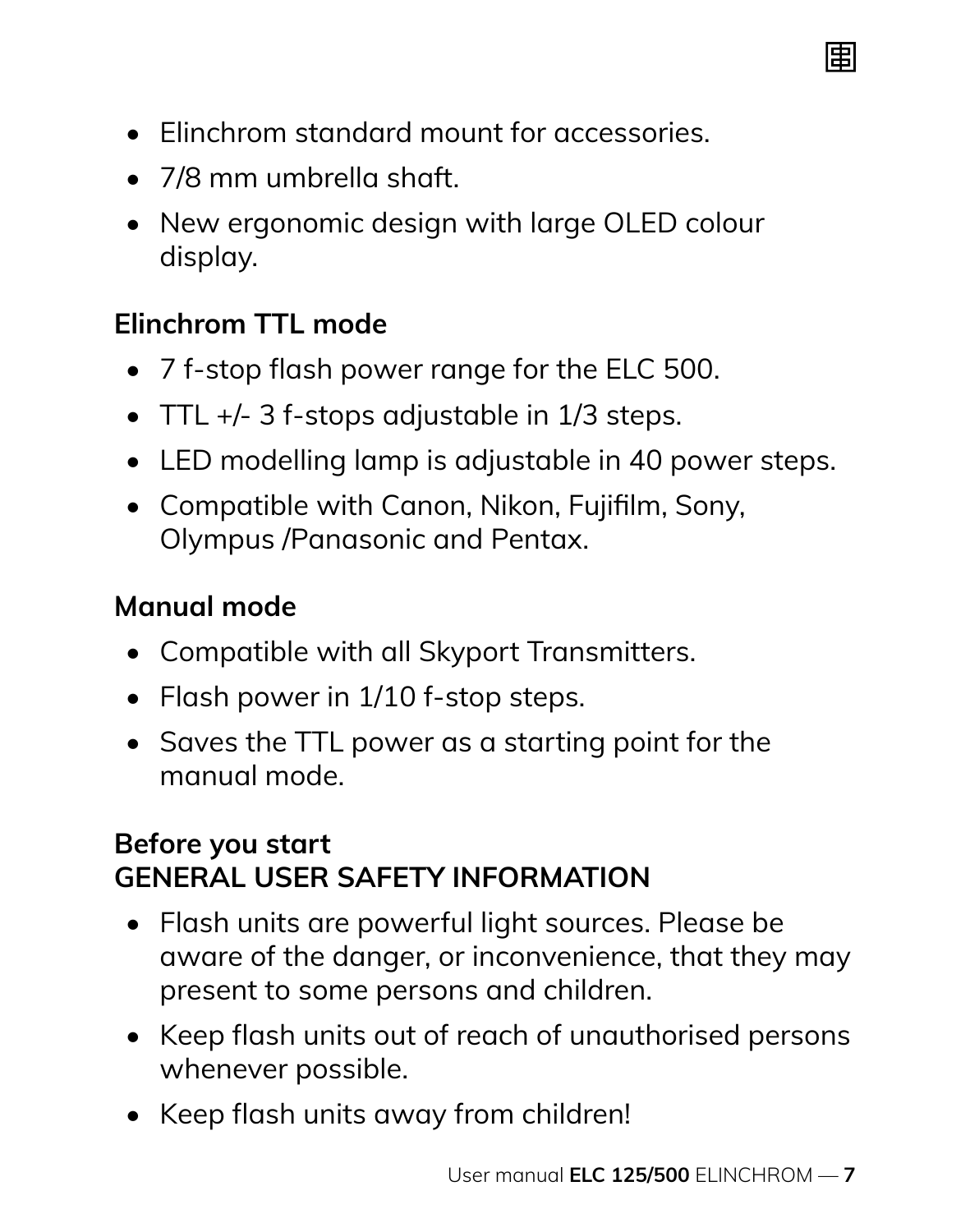• According to safety regulations, we draw your attention to the fact that electronic flash units are not designed for extreme outdoor use, in damp or dusty conditions and should not be used after being exposed to sudden temperature changes causing condensation. The humidity protection conforms to the norms of IP20.

圕

- Do not use without permission in restricted areas (such as hospitals, laboratories, etc.).
- Do not use near flammable / explosive material. Keep minimum 1m or more distance to any object.
- Never flash into the eyes of a subject without warning. Close use may affect eyesight.
- The ambient temperature whilst the unit is in use: min. -20°C (-4°F) up to max. 35°C (95°F). Storage temperature: -10°C up to 60°C.
- There is high voltage and there can be high currents, so please apply all the usual safety precautions when handling the unit.
- Do not connect the flash unit to the mains without a mounted and working flashtube due to high voltage at the exposed terminals!
- Flash systems store electrical energy in capacitors by applying high voltage.
- The units may retain an internal charge for a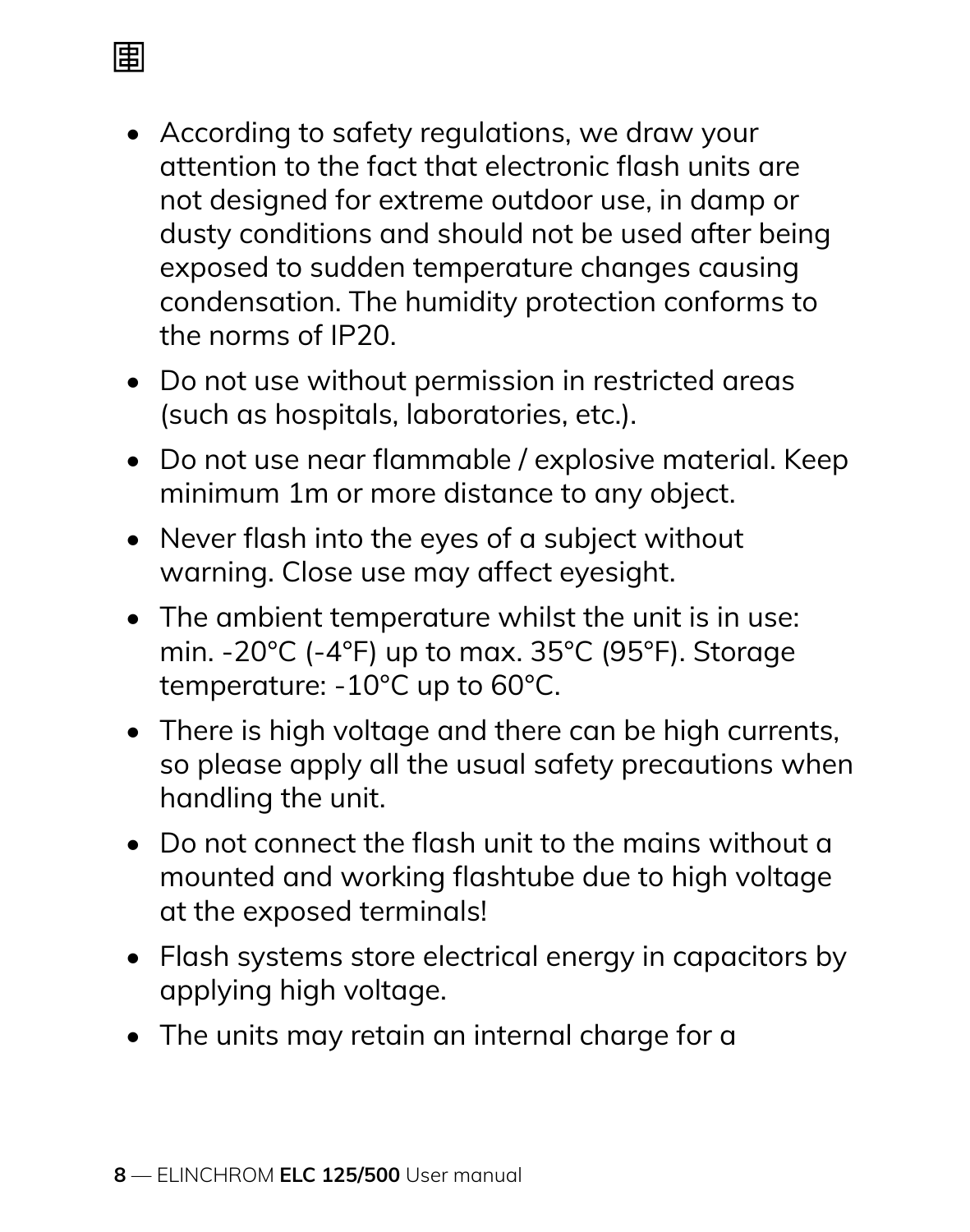considerable time even though disconnected from the battery. Internal defective charge capacitors may explode whilst the unit is in use, so never switch on a flash unit, once it has been found to be faulty.

庸

- For your safety, never open or disassemble your flashes. Only an authorised service engineer should open or attempt to repair this unit.
- Always switch off the flash unit before changing accessories.
- The unit, the flashtube and accessories may become very hot during and after use! To avoid injuries, handle with an insulating cloth or wait until parts have cooled down. Avoid direct sunlight, which might heat up the flash unit and affect the photocell efficiency. Protect the flash unit when used in humid conditions, but ensure ventilation for cooling!
- On no account should any object be inserted into the ventilation holes.
- Use only original Elinchrom Accessories. Damaged cables, glass domes and cases must be immediately replaced by customer service.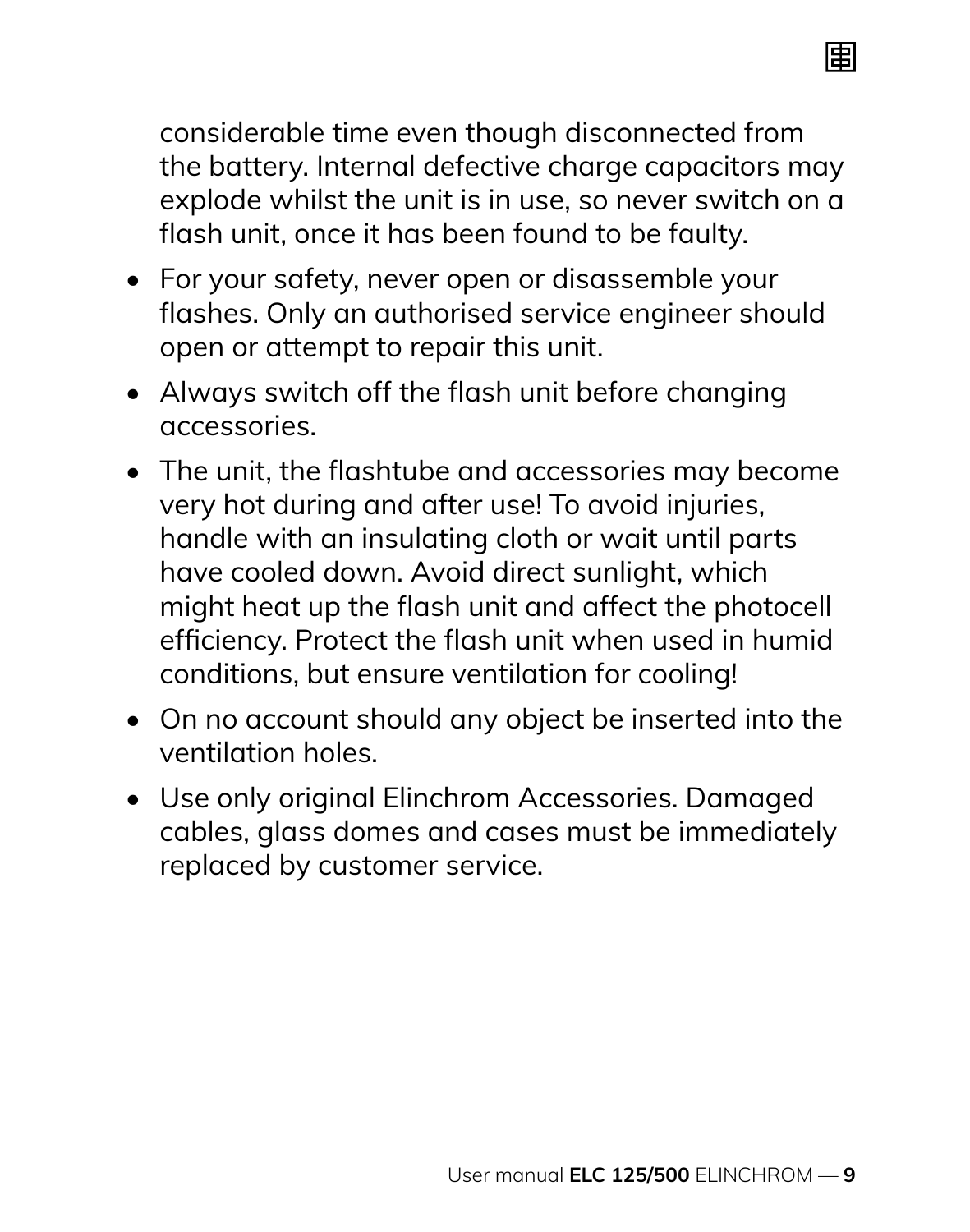

#### **WARNING: PHOTOSENSITIVITY / EPILEPSY / SEIZURES**

A very small percentage of individuals may experience epileptic seizures or blackouts when exposed to certain light patterns or flashing lights. These conditions may trigger previously undetected epileptic symptoms or seizures in persons who have no history of prior seizures or epilepsy. If you, or anyone in your family, has an epileptic condition or has had seizures of any kind, consult your physician before using the EL unit.

**IMMEDIATELY DISCONTINUE** use and consult your physician before resuming use of your EL unit if you or any person experiences any of the following health problems or symptoms:

- Dizziness
- Eye or muscle twitches
- Disorientation
- Any involuntary movement
- Altered vision
- Loss of awareness
- Seizures or convulsion

#### **OUTDOOR USE CAUTION! PROTECT THE ELC AGAINST HUMIDITY!**

This product is designed for dry use and should not come into contact with water or dust. In humid conditions cover or otherwise protect the unit.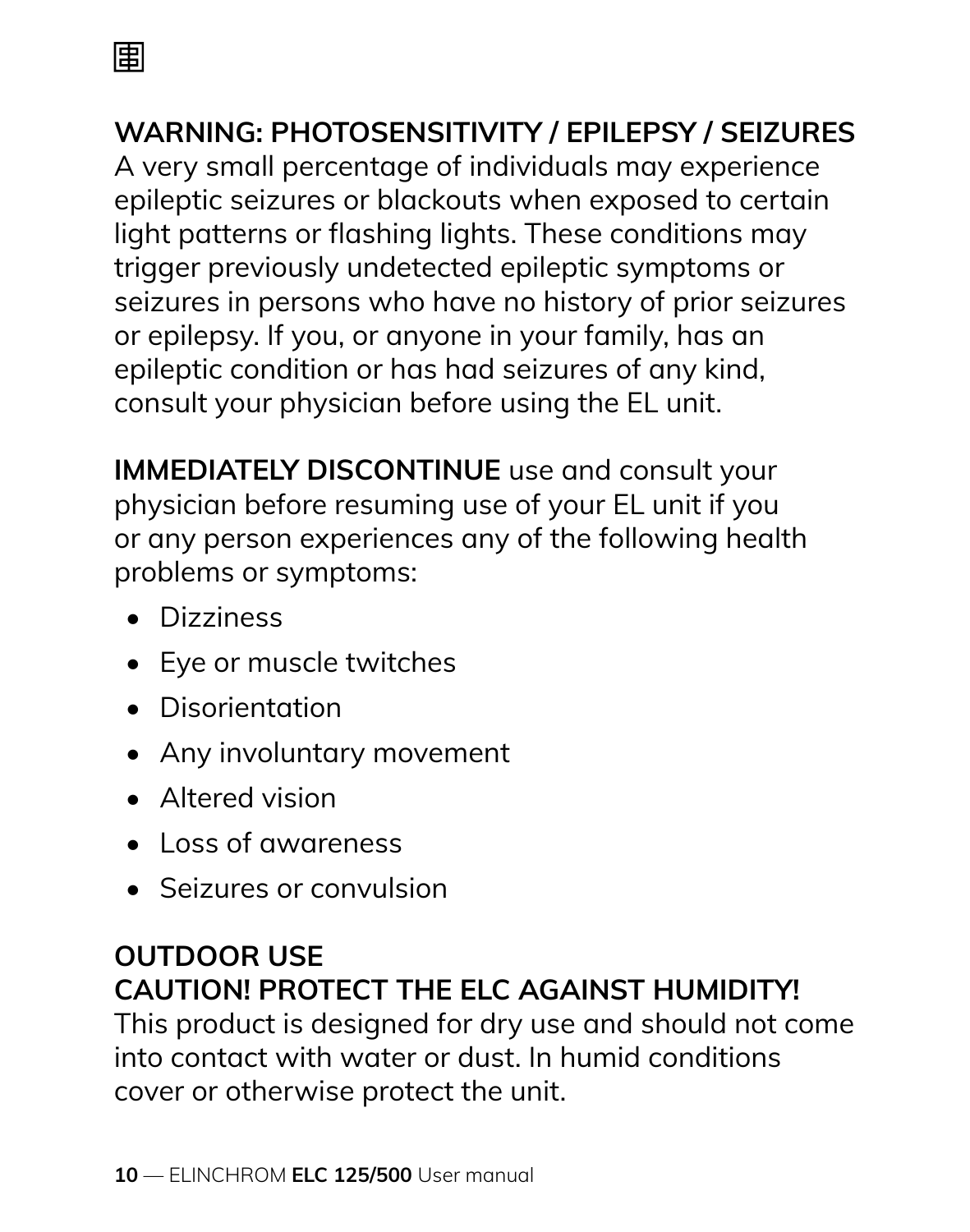

Do not immerse the ELC unit in water / seawater and do not allow it to get wet. The humidity protection conforms to the norms of IP20.

#### **TEMPERATURE PRECAUTIONS**

To prevent overheating the product should not be covered whilst in charge mode or in general use! Do not use or leave the unit near a heat source (+60°C or higher) such as an open fire, a heater or direct sunlight. If the ELC unit has been exposed to very cold conditions, sudden exposure to warm or humid air may cause condensation and malfunction.

#### **FLASH TUBES AND LED-MODELLING LIGHT SAFETY NOTICE**

- Flashtubes and the LED-Reflector dishes may become very hot during and after use!
- Never touch a flash tube or exchange it before the unit has cooled down and is disconnected from the pack.
- Do not fire flashes from short distances directed towards a person.
- Do not look into the bright LED modelling lamp.
- Do not use near flammable / explosive material.

#### **Operating instructions**

• The ELC 125, 500 compact units are multivoltage and are adapted for operation on 100 - 240V / 50 – 60 Hz.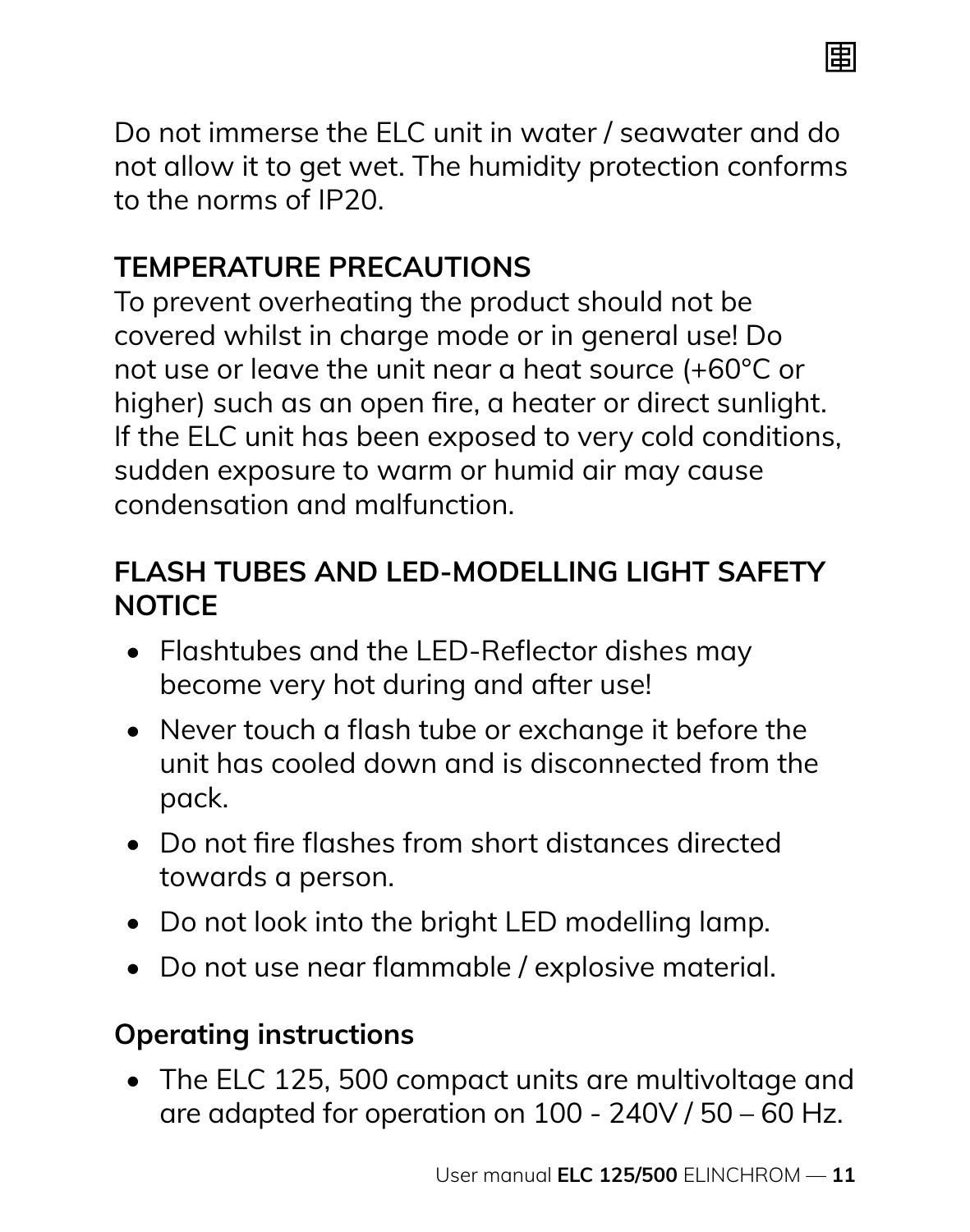- Insert the mains cable into the MAINS INLET (undersurface) and connect this to a FULLY EARTHED OUTLET.
- Turn the unit ON.
- DO NOT operate the unit without first removing the black protective cap.
- Follow the instructions for fitting accessories.

#### **Fitting Accessories**

- Always switch the unit off before attaching accessories.
- Disconnect the mains cable.
- Mount the flash unit to a tripod and lock the security screw.
- Shift the locking knob (on the top of the unit) of the reflector bayonet to the OPEN position.
- Insert an accessory and turn it clockwise until you hear it click into place.
- Shift the locking knob (on the top of the unit) of the reflector bayonet to the CLOSE position.
- Check if the Reflector is correctly fitted.
- Reconnect the mains cable and switch the unit on.

Please use only original Elinchrom accessories and reflectors. The warranty does not cover damage caused by third party accessories and reflectors.

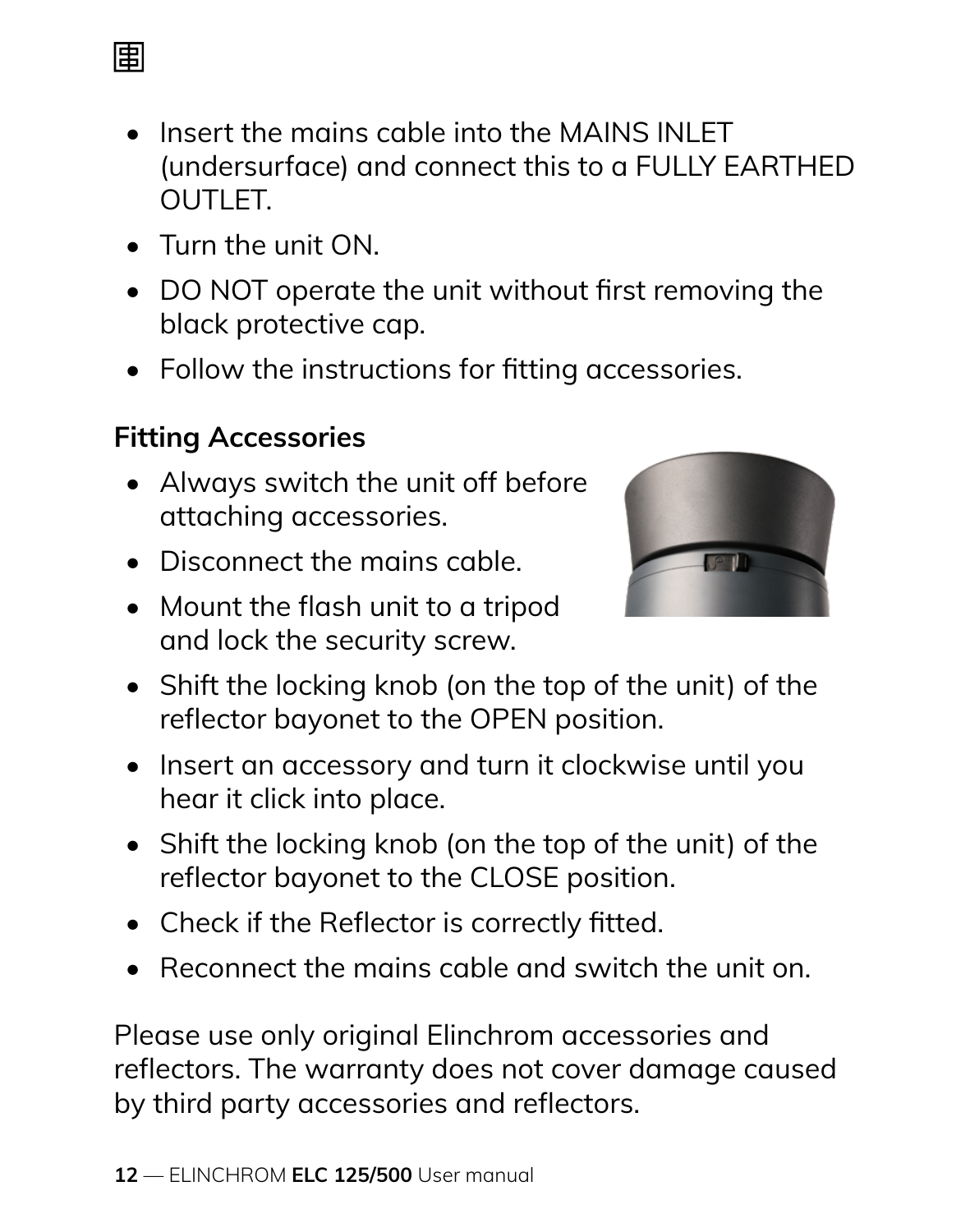#### **Control panel**

- **1.** Umbrella Support 7/8 mm
- **2.** 4.3'' coloured OLED Display
- **3.** Favourit button, configure a specific unit feature as quick access
- **4.** Modelling Lamp button: short push (on/off) / long push (menu access)
- **5.** Menu navigation button (right / exit) Menu navigation button (left / back)or power increase by 1 f-stop
- **6.** Scroll button multifunctional (Test flash, power, navigation)
- **7.** Menu navigation button (left / back) or power decrease by 1 f-stop
- **8.** Menu access
- **9.** On/Off (red illumination indicates the stand-by mode)
- **10.** Photocell



圕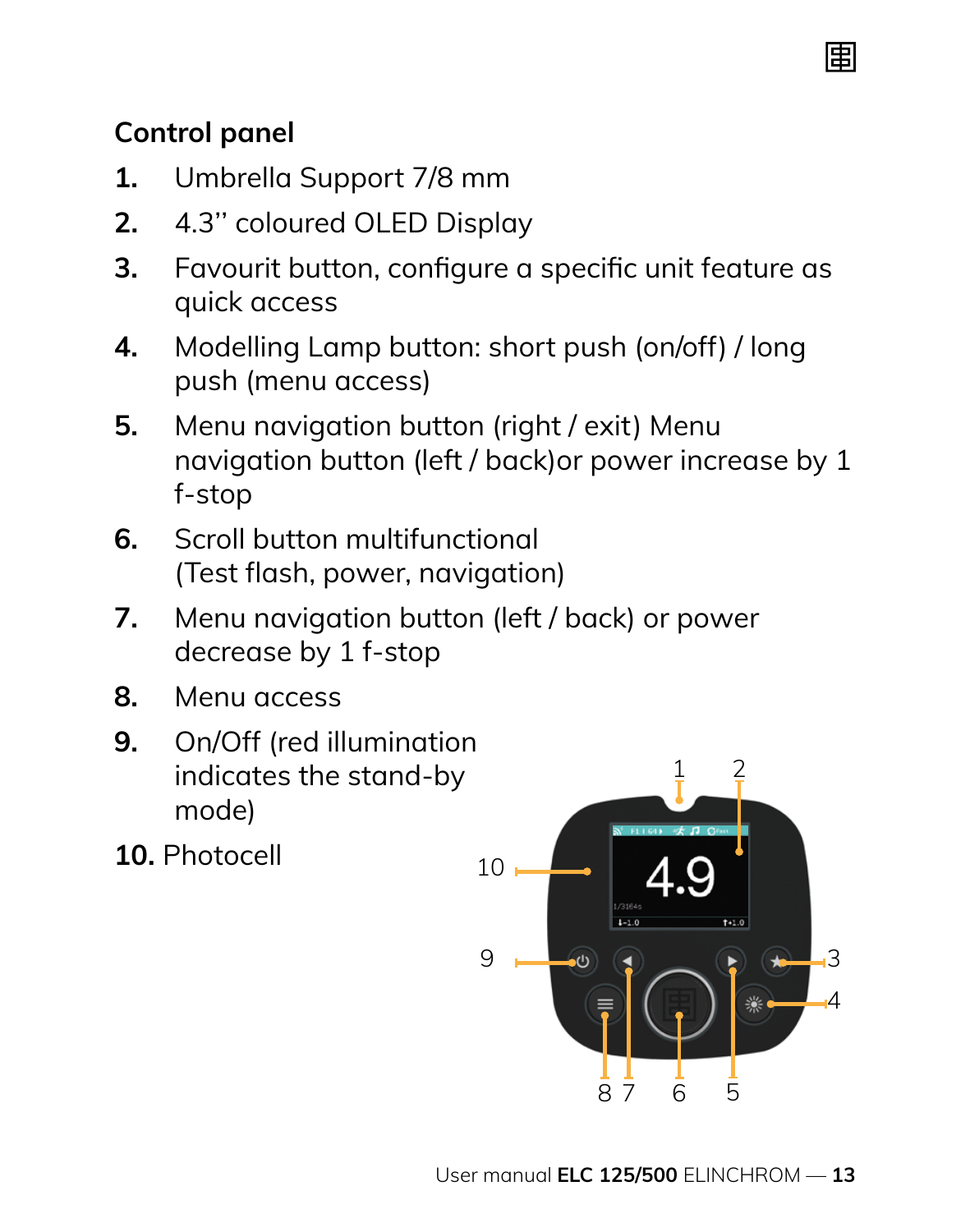

#### **ELC Inputs (undersurface)**

- **1.** Sync plug 3.5 mm jack
- **2.** USB Micro for updates only
- **3.** Fuse 10 A / 250 V, to replace the fuse, use a tool to pull out the fuse drawer
- **4.** Mains plug 100 240V / 50 60 Hz



#### **DISPLAY PANEL – DASHBOARD**

The main dashboard displays essential information about the settings. The colours of the upper bar correspond to the group number :

Blue for Group 1

Yellow for Group 2

#### Red for Group 3

#### and Green for Group 4.

The dedicated Group colour is visible at the illuminated Elinchrom side logos and on the display.

It is possible to switch between black or white menu background colour in the Extras settings.

#### **DASHBOARD INFORMATION**

Settings that are not enabled are not displayed in the dashboard. For example, if the modelling lamp is switched off, the modelling lamp symbol does not appear on the dashboard.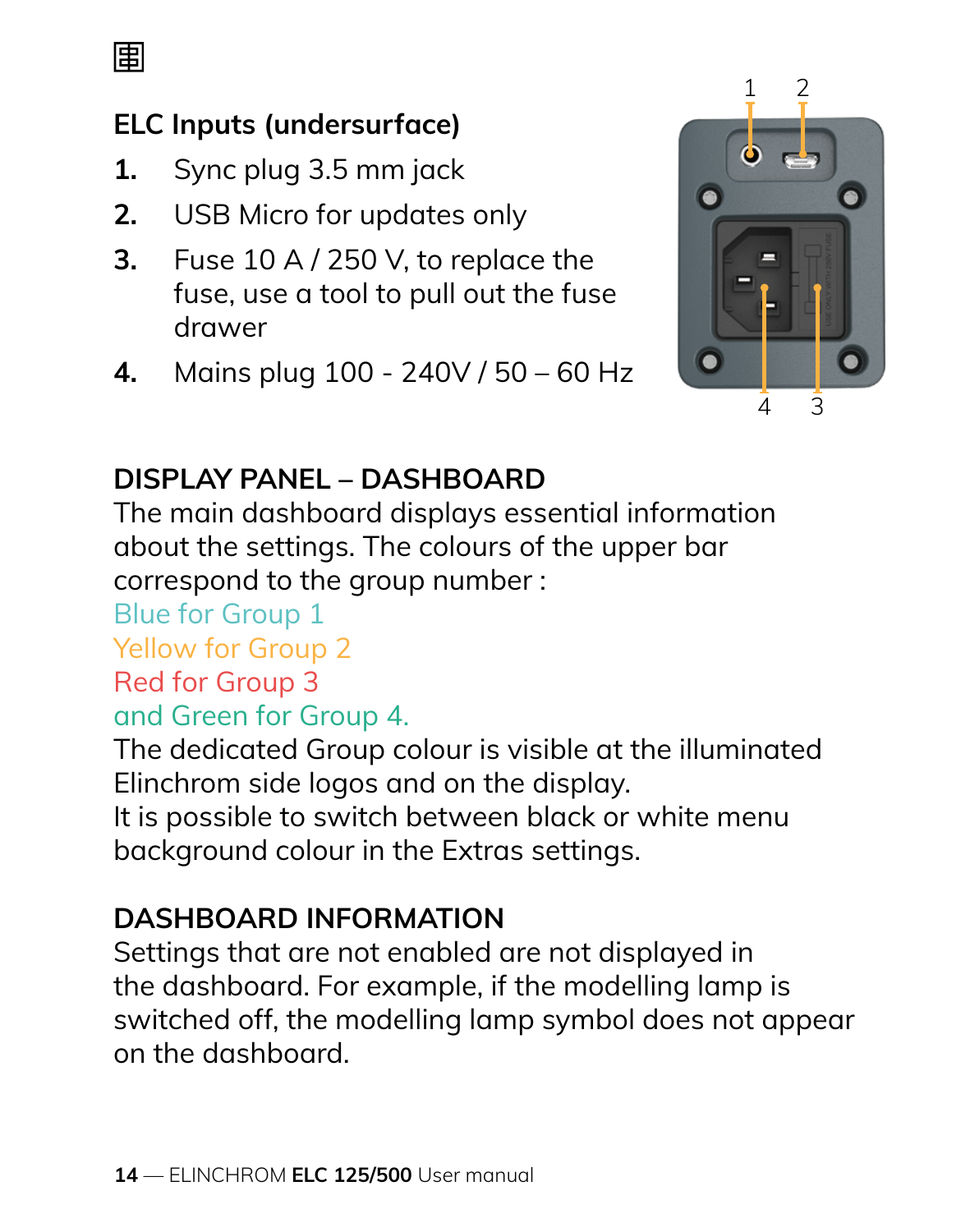

庸

- **1.** Skyport synchronisation n-Normal, s-Speed. For better compatibility and and max. distance range use always n-Normal sync modes
- **2.** Skyport frequency channel and group number
- **3.** Photocell status
- **4.** Action mode (fast flash duration over the entire power range)
- **5.** Ready beep
- **6.** Fast mode (fast recycling)
- **7.** LED modelling lamp status
- **8.** Increase flash power by 1 f-stop
- **9.** Decrease flash power by 1 f-stop
- **10.** Flash Duration value. The flash duration is only visible at normal x-sync shutter speeds (1/125 or 1/250s depending on the DSLR camera)
- **11.** The colour in the upper bar indicates the Group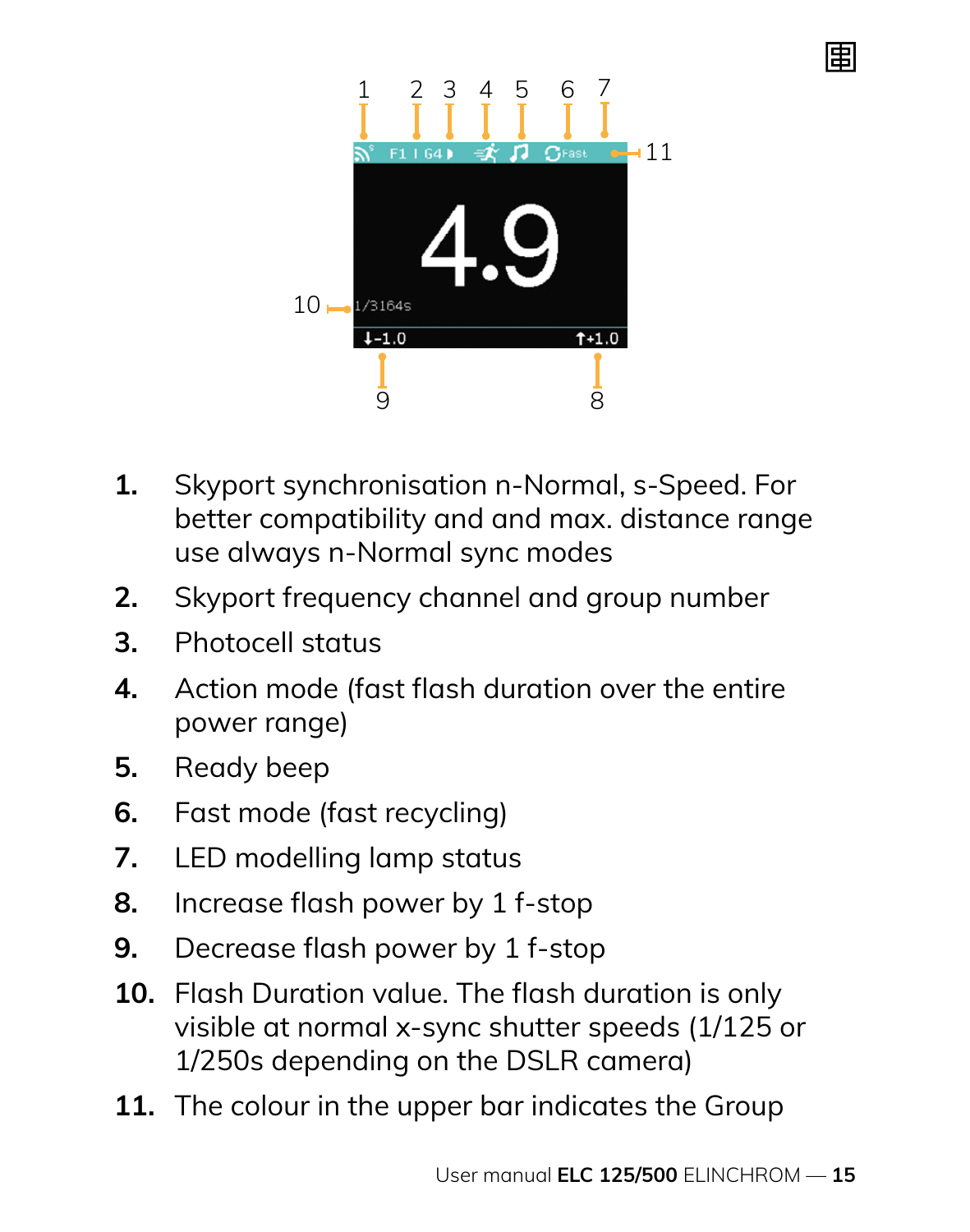圕

#### **TTL MODE**

The TTL (Through the Lens Metering) mode allows you to access fully automatic exposure setups according to your digital camera distance, add an empty space. The TTL values are automatically saved when passing to the manual mode. To operate the unit in the TTL mode, please use the radio remote Elinchrom Pro and activate the TTL function.

#### **FIRMWARE UPDATES**

The functionality is constantly extended and improved, always use the latest firmware for the Transmitter Pro and the ELC flash unit.

#### **LED MODELLING LAMP**

Modelling lamp settings are accessible through a dedicated modelling lamp button. Controlling THE LED / MOD LAMP MENU ACCESS

- A short press on the modelling lamp button turns on the LED lamp of the ELC compact flash unit.
- A long press on the modelling lamp button opens the modelling lamp setup menu.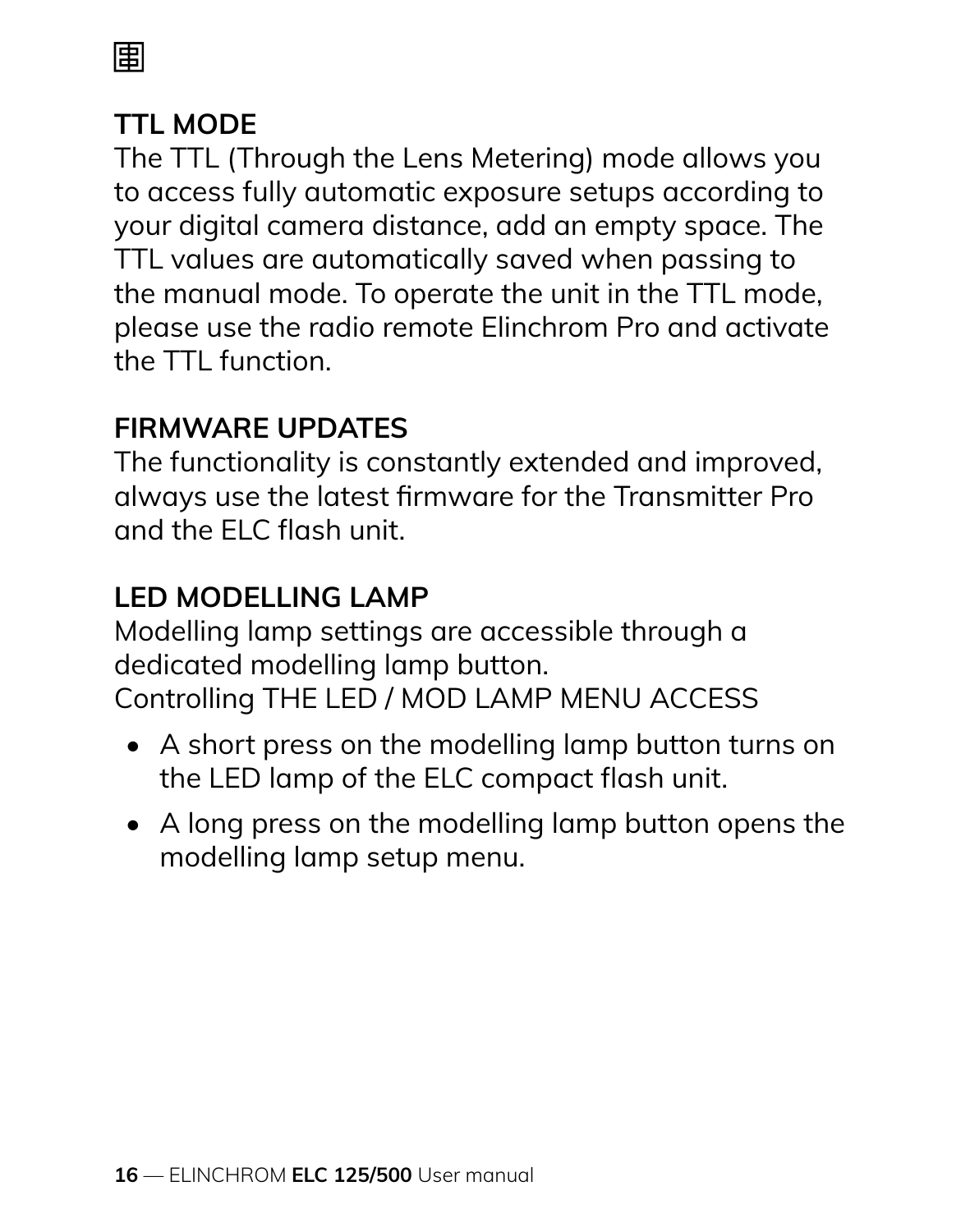#### **LED MODELLING LAMP MENU FEATURES**

Enter the modelling lamp setup menu with a long press on the modelling lamp button. You can directly adjust the power of the modelling lamp by turning the scroll button. To exit the menu press the (right) button.

庸

#### **LED MODELLING LAMP SETTINGS**

To access modelling lamp mode prop/free, VFC (visual flash control) and the mod. lamp timer press the (left) button. With the scroll button go to the feature (turning) you want to modify. Now press the scroll button to activate the option and select (turning) the option and press to confirm.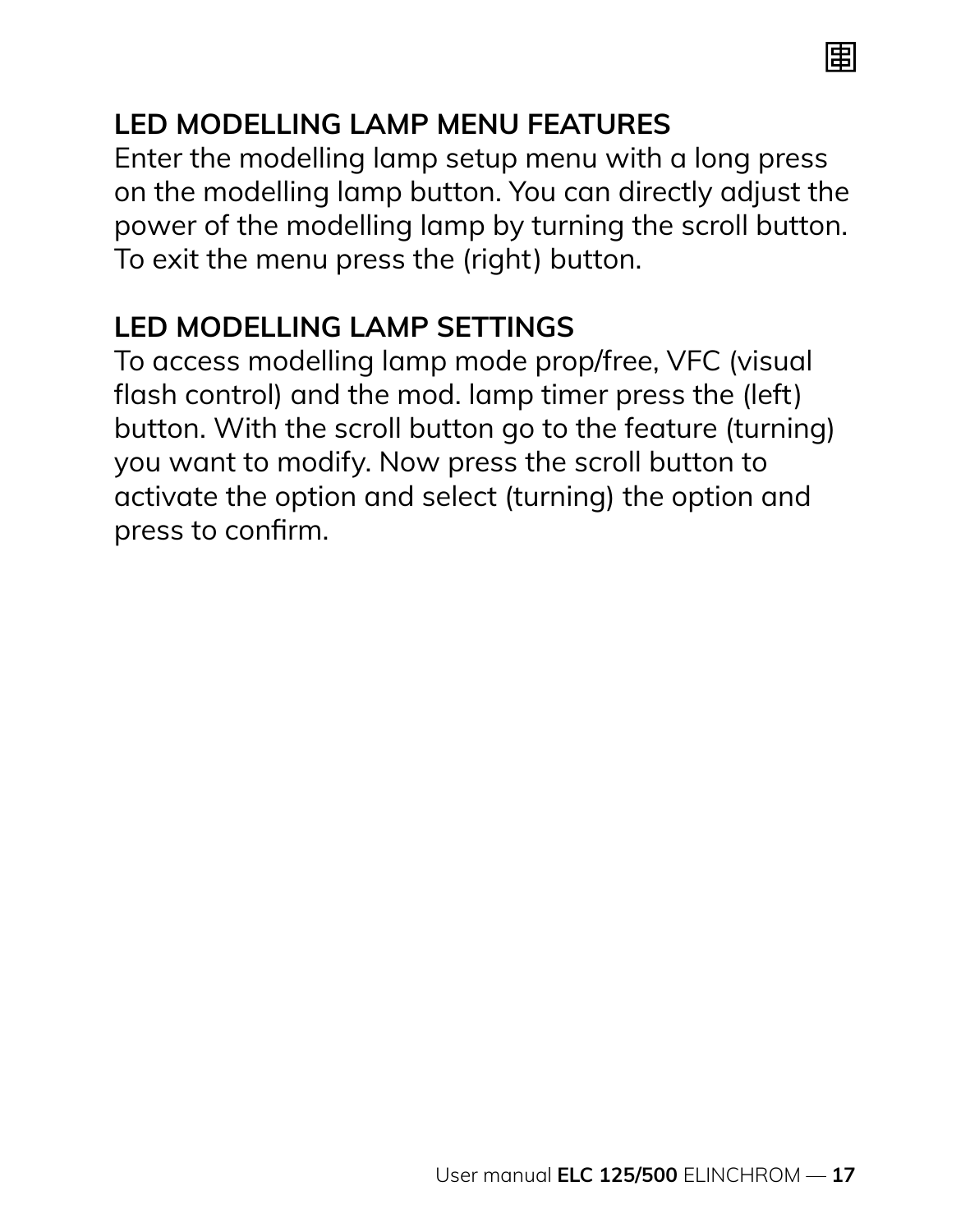

|            | <b>MENU OPTIONS</b> | <b>DESCRIPTION</b>                                                                      | <b>HOW TO</b>                                                                      |
|------------|---------------------|-----------------------------------------------------------------------------------------|------------------------------------------------------------------------------------|
| Mode       |                     | Please choose<br>between the free<br>or the proportional<br>mod. lamp value<br>setting. | Short press on the<br>left button, change<br>and confirm with<br>the scroll button |
|            | Free                | Power value of the<br>modelling lamp is<br>independent of the<br>flash power value.     | Use the scroll<br>button to set<br>the value, the<br>setting will be               |
|            | Proportional        | Power value of the<br>modelling lamp<br>changes with the<br>flash power values.         | automatically<br>stored<br>To modify settings<br>here, press the left              |
| <b>VFC</b> | On / Off            | Visual Flash<br>Confirmation.                                                           | button to enter<br>into the menu<br>option.                                        |
| Timer      | On / Off            | The mod. lamp<br>switches off after<br>the timeframe set<br>by the timer value.         |                                                                                    |
|            | Timer value         | Modelling lamp<br>timer, in sec.                                                        |                                                                                    |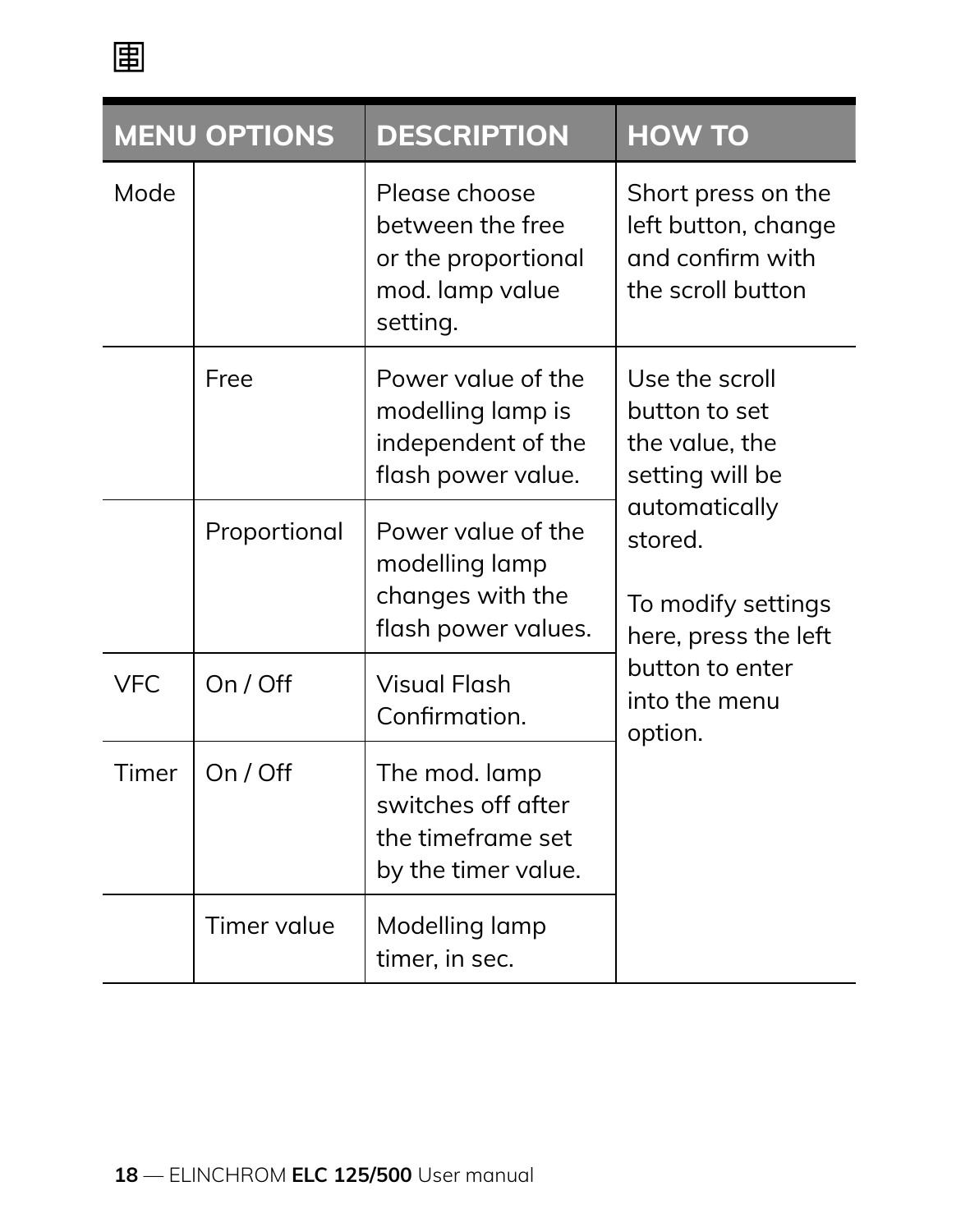|               | Mode                      | Off                                                                                          | Normal                    | Speed     |
|---------------|---------------------------|----------------------------------------------------------------------------------------------|---------------------------|-----------|
| Radio         | Group                     |                                                                                              | $1 - 4$                   |           |
|               | Frequency                 |                                                                                              | $1 - 20$                  |           |
|               | Flash mode                | Standard                                                                                     |                           | Action    |
| Flash mode    | Recycling time            | Fast                                                                                         |                           | Eco       |
|               | Flash before ready        | Yes                                                                                          |                           | <b>No</b> |
| Photocell     | Mode                      | On                                                                                           |                           | Off       |
|               | Auto stand-by             | Off                                                                                          |                           | 1-59 min. |
|               | Auto-off                  | Off                                                                                          |                           | 1-60 min. |
|               | Auto-on                   | Yes                                                                                          |                           | No        |
|               | <b>Favourite function</b> | Flash mode, Recycling time, Flash before ready,<br>Skyport Group, Photocell Mode, Background |                           |           |
|               | Logo mode                 | Low, High, Off, Low on ready, High on ready                                                  |                           |           |
| <b>Extras</b> | Logo colour               | Group colour                                                                                 |                           | White     |
|               | <b>Ready tone</b>         |                                                                                              | $1 - 12$                  |           |
|               | Ready volume              | Off, Min, Low, Default, High, Max                                                            |                           |           |
|               | Error volume              | Off, Min, Low, Default, High, Max                                                            |                           |           |
|               | Keyboard click            | Off, Min, Low, Default, High, Max                                                            |                           |           |
|               | Background                | <b>Black</b>                                                                                 |                           | White     |
|               | Friendly name             | "ELC XXX -1" by default (set through computer), XXX =<br>125 / 500 depending on the model    |                           |           |
|               | Firmware rev.             | *******                                                                                      |                           |           |
| Info          | <b>Skyport ID</b>         | *******                                                                                      |                           |           |
|               | Lifetime                  |                                                                                              | In hours (hhhh:mm)        |           |
|               | Power-on count            | How many times the units has been turned on                                                  |                           |           |
|               | Flash count               |                                                                                              | <b>Total flash number</b> |           |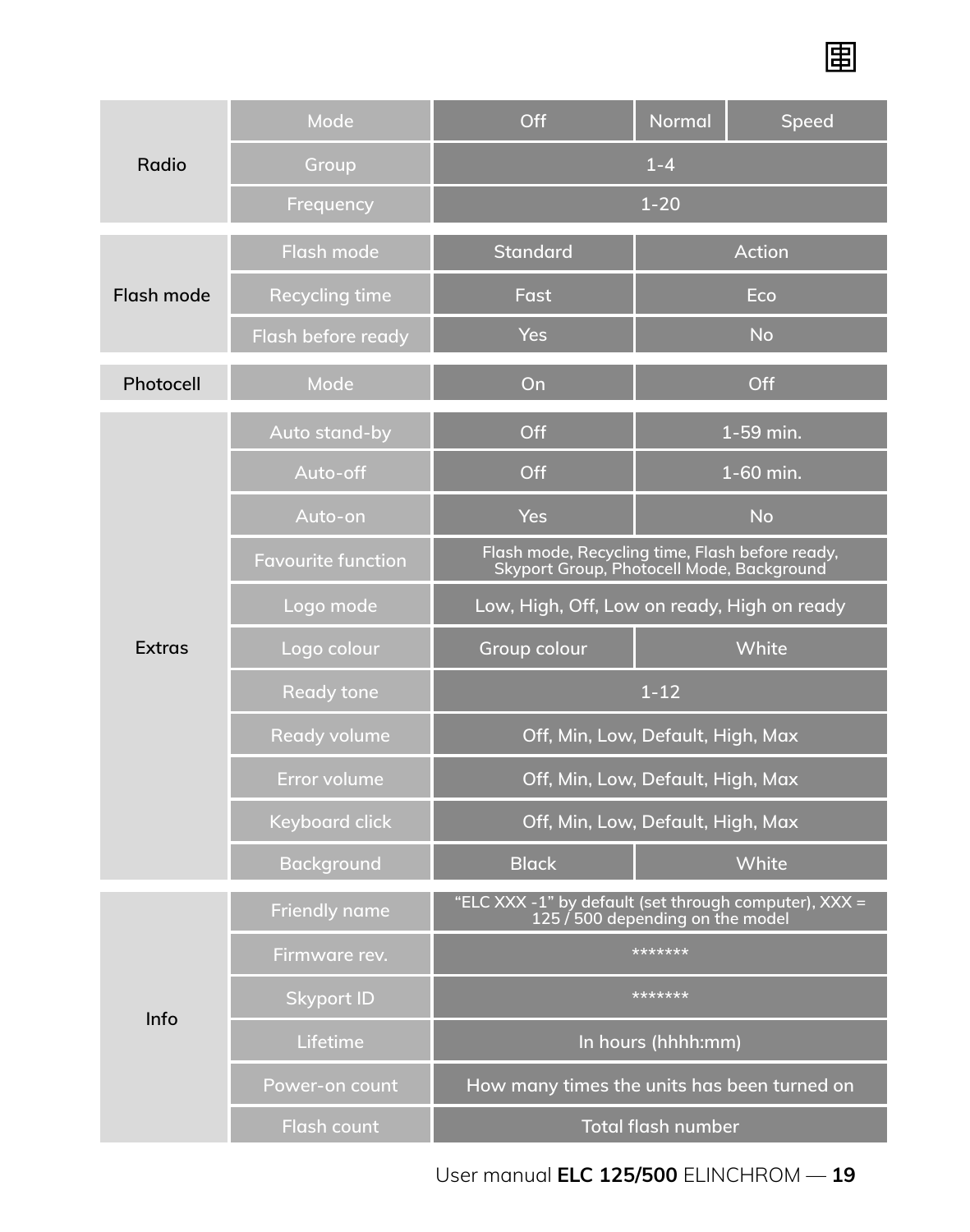圕

#### **RADIO FEATURES & SETUP**

The ELC 125/500 unit supports the Transmitter PRO, ensure that both, the unit and the Transmitter Pro are operating with the latest Firmware.

#### **SKYPORT SYNC MODE**

The Skyport options allow you to select the pulse speed (Normal or Speed Sync mode) of the synchronisation signal and to define group and channel settings.



The "normal" synchronisation mode is good for long distances and is the standard sync mode to use. The "speed" sync mode might be needed for future cameras which may require a faster communication. The distance range reduces by approximately 50% in speed sync mode. Any change in these settings must be applied also to the EL-Skyport Transmitter to enable communication between the devices!

Note: The Speed sync mode is not to confuse with HSS or HS options! We suggest using the Normal sync mode, which is compatible with most DSLR camera.

Finally you can choose in which group and frequency you would like to work. Change group settings to have better control for example between main light and second lights. Change frequency channel to avoid interference.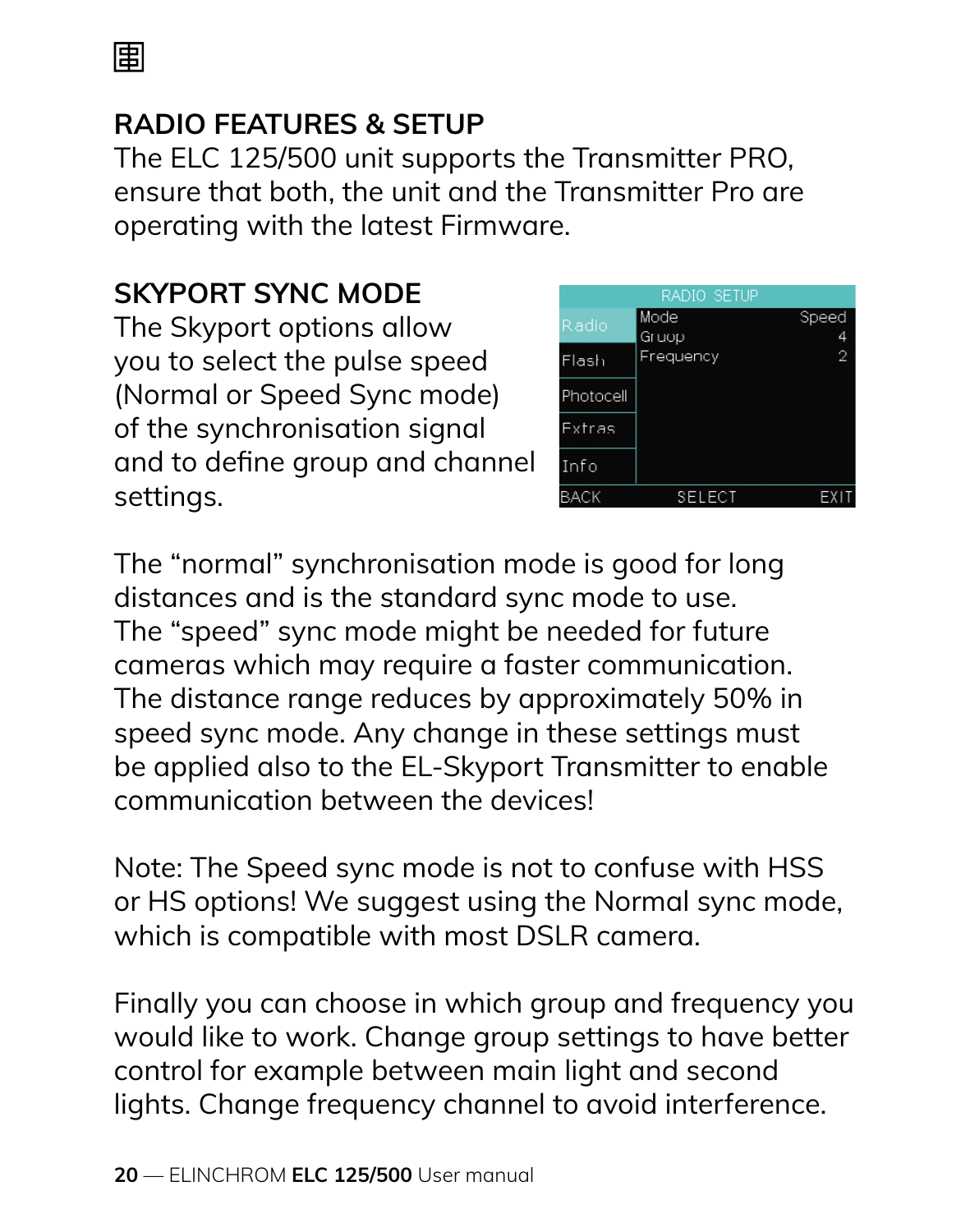

#### **FLASH MODE SETUP**

#### **ACTION MODE**

When the Action mode is activated, the unit offers a fast optimised flash duration, to freeze motion.

|           | <b>FLASH MODE SETUP</b> |        |
|-----------|-------------------------|--------|
| Radio     | Flash mode              | Action |
|           | Recycl. Line            | East   |
| Flash     | Flash before            | Yes    |
| Photocell |                         |        |
| Extras    |                         |        |
| Info      |                         |        |
|           | SELEC                   |        |

#### **RECYCLING TIME**

The flash mode menu enables you to set the recycling time to fast or to default.

**Flash before ready:** If flash before ready is activated, a flash can be released before the flash unit is 100% recharged, for fast shooting sequences. Deactivated, the unit will only release a flash when 100% recharged, for exact exposures at any power level.

#### **EXTRAS**

The Extra menu offers individual programmable unit settings: Auto stand-by, Auto-off, Autoon (to switch the unit on, when the mains is connected), Ready tone, Ready volume, KeyBoard-

| <b>EXTRAS SETUP</b> |                            |                   |
|---------------------|----------------------------|-------------------|
| Radio               | Auto stand-by              | off               |
|                     | Auto-off                   | 59                |
| Flash               | Auto-on                    | Yes               |
|                     | Favorite-K                 | <b>Flash mode</b> |
| Photocell           | EL logo mode High on ready |                   |
|                     | EL logo Color              | Group color       |
| Extras              | Ready tone                 | 12                |
|                     | Ready volume               | DeMax             |
| Info                | Error volume               | Default           |
|                     | <b>SELECT</b>              | <b>FXI</b>        |

click and Background black or white. With the Favourite Button, configure a specific unit feature as quick access. The illuminated side EL-Logos can show the Group colour or set to white or can be dimmed or switched off.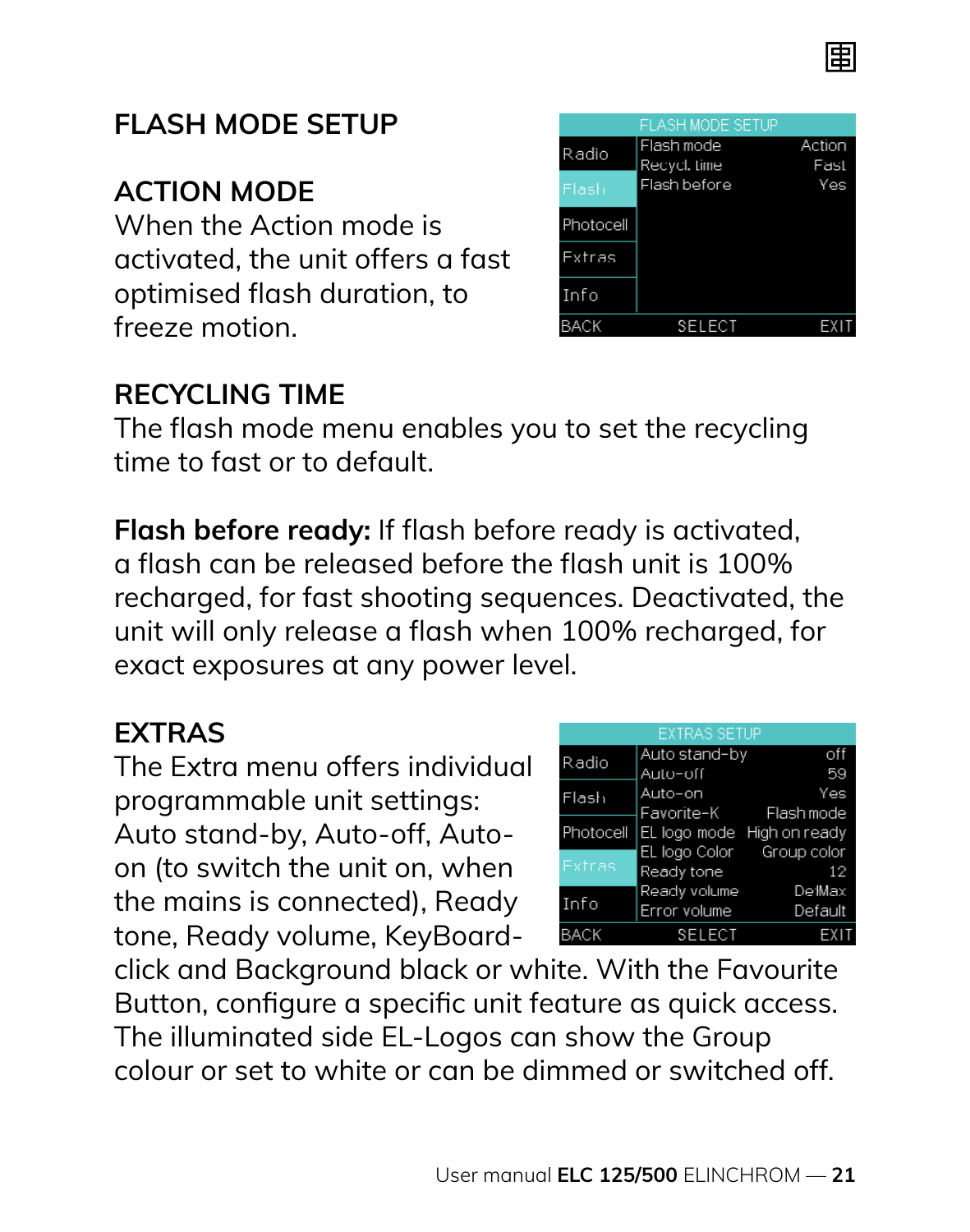#### 圕

#### **INFO**

The Info section allows you to see the friendly name of the unit and a number of current usage statistics, such as lifetime of the unit and the use of the flashtube.



If you want to personalise the name of your unit, use the Elinchrom App for IOS or the WIN / MAC computer software.The name will appear in the Info section (friendly name).

Shortcut: to see the friendly name of the unit when working with the dashboards (outside of the setup menu), use a long press on the Scroll button (7).

Note: This feature is available with the new Elinchrom software release planned for 2019/20.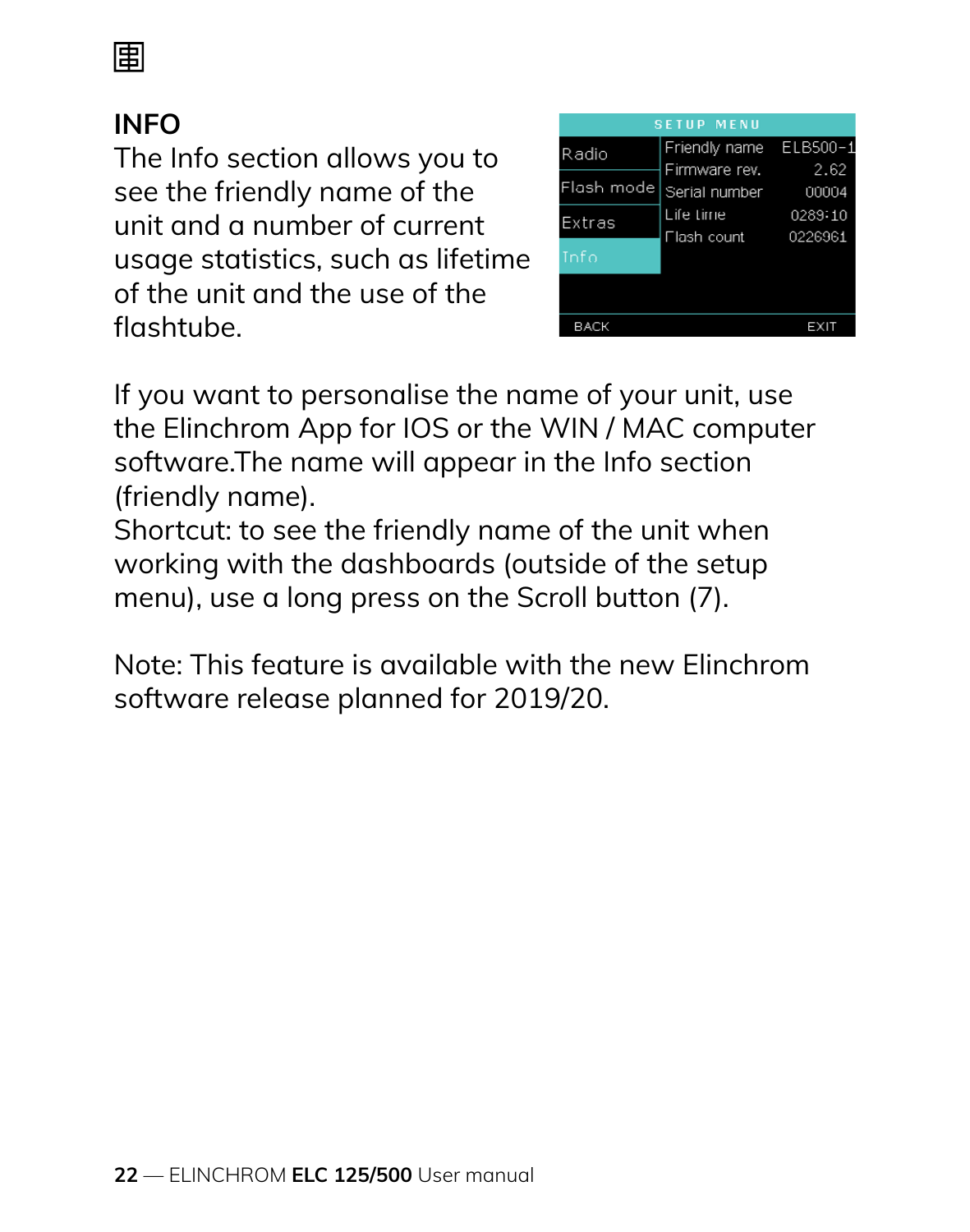#### **REPLACING THE FLASHTUBE**

- **1.** Switch the unit off and remove the mains cable.
- **2.** Wait 30 min., whilst the internal discharging is in progress. Flashtube and internal reflector dish can be hot!
- **3.** To remove the glass dome, you require a Torx TX10 screw driver. Remove the three screws which holds the glass dome with the metal ring on the inner reflector dish.



圕

- **4.** Never touch flashtubes, please use gloves. Pull the flashtube carefully out. HIGH VOLTAGE! Never touch broken flashtubes or electrodes! In this case remove the flashtube with an isolated clamp!
- **5.** Insert a new flashtube, please use gloves.
- **6.** Use only the original Elinchrom flashtube for this unit, third party flashtubes may damage the flash unit.
- **7.** Please check that the trigger contact fork firmly grips the flashtube.
- **8.** Re-mount the glass dome with the metal ring by using the 3x TX10 screws.
- **9.** Ensure that all parts are in place and test the unit.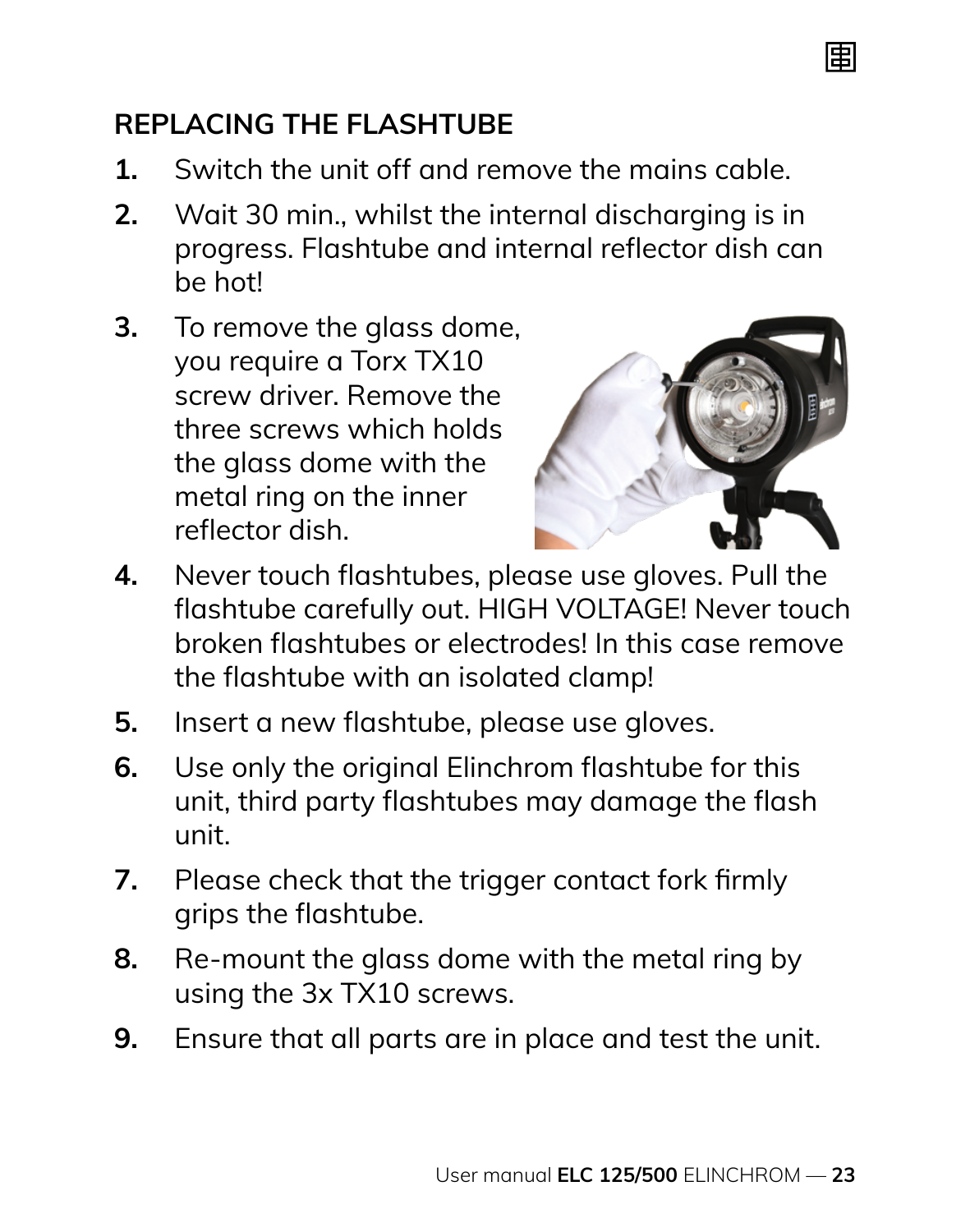#### **ERROR TABLE**

| Error<br>number | <b>Description</b>                      | Solution                                                                                       |
|-----------------|-----------------------------------------|------------------------------------------------------------------------------------------------|
| 1               | Capacitor overvoltage                   |                                                                                                |
| 4               | Charge timeout                          | Switch the unit off, wait                                                                      |
| 6               | Voltage unstable<br>(Charge hold error) | 2 minutes and switch<br>the unit on again. If<br>the error shows up<br>again the unit requires |
| 18              | Discharge circuit error                 | a check-up at an<br>authorised Flinchrom                                                       |
| 32              | Head board type unknown                 | Service Centre.                                                                                |
| 33              | 14 VDC error                            |                                                                                                |

To reset settings to default values, push the LEFT and RIGHT buttons at the same time and hold for at least 5 seconds. The unit will reboot and will clear working parameters. This will not reset the counter in the "Info" menu.

#### **TROUBLESHOOTING SOFT RESET**

**Warning Messages**

Wait until the unit has cooled down. The unit will switch back to the normal operation as soon as the temperature decreases.

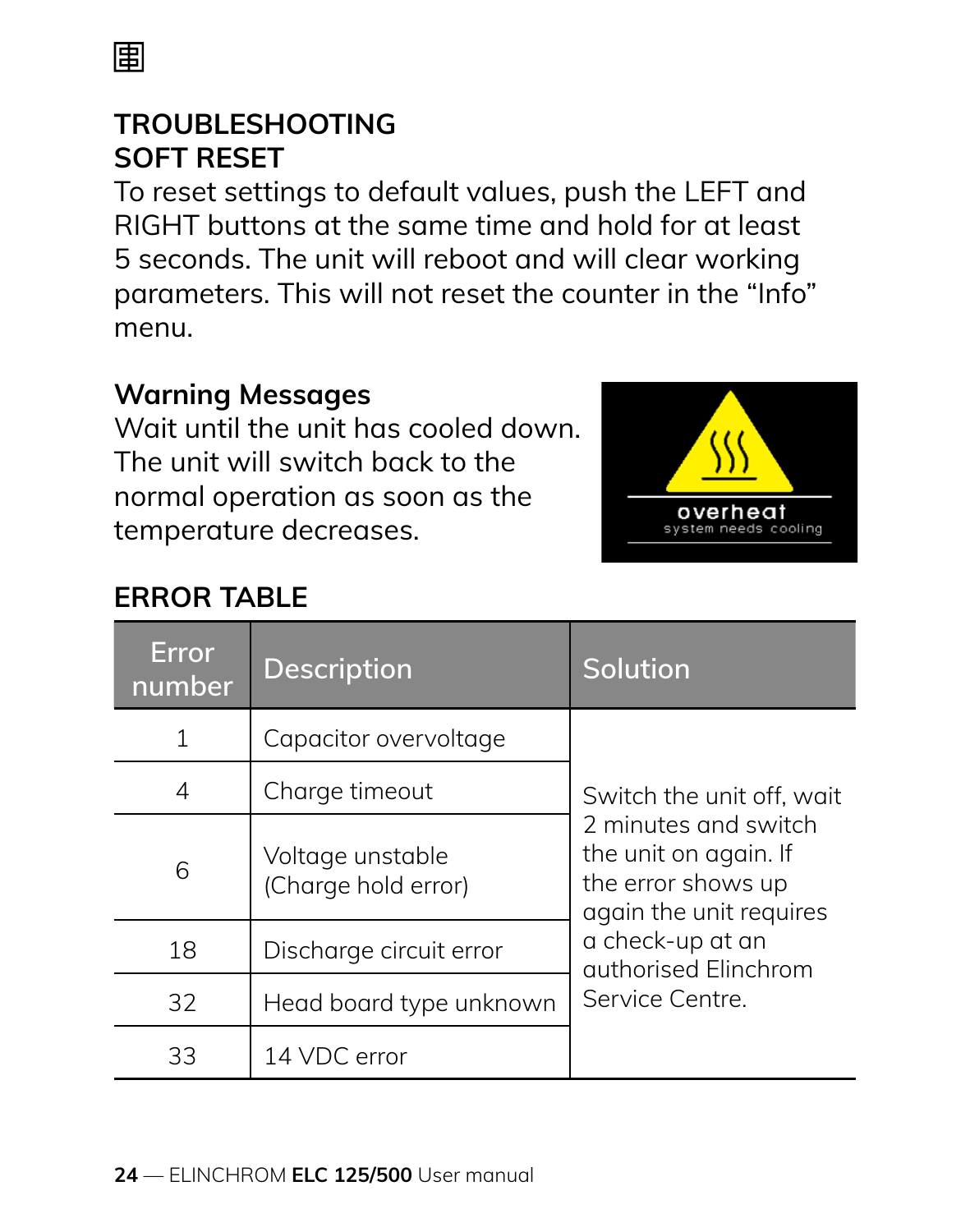#### **MAINTENANCE**

The ELC 125/500 compact flash unit require only very little maintenance. To ensure secure operation please check the following points regularly before using:

• The mains cable should not have any marks or cuts. The voltages carried can be dangerous!

庸

- Ensure that the plug-in flash tube is correctly fitted.
- Do not use water to clean dust and dirt from the unit.
- Ventilation arids must be clean and free of any tape. etc.
- The functionality is constantly extended and improved, please check at www.elinchrom.com if a new firmware is available.

#### **CAUTION!**

Under no circumstances open any part of the equipment. The ELC unit is not user serviceable and contains dangerous high voltage. In the event of difficulty contact your Elinchrom Service partner.

#### **REGULAR CHECK**

National safety regulations require frequent safety checks of the electrical equipment. The ELC unit should be checked once a year. This check not only guarantees safety; it also protects the value of the unit.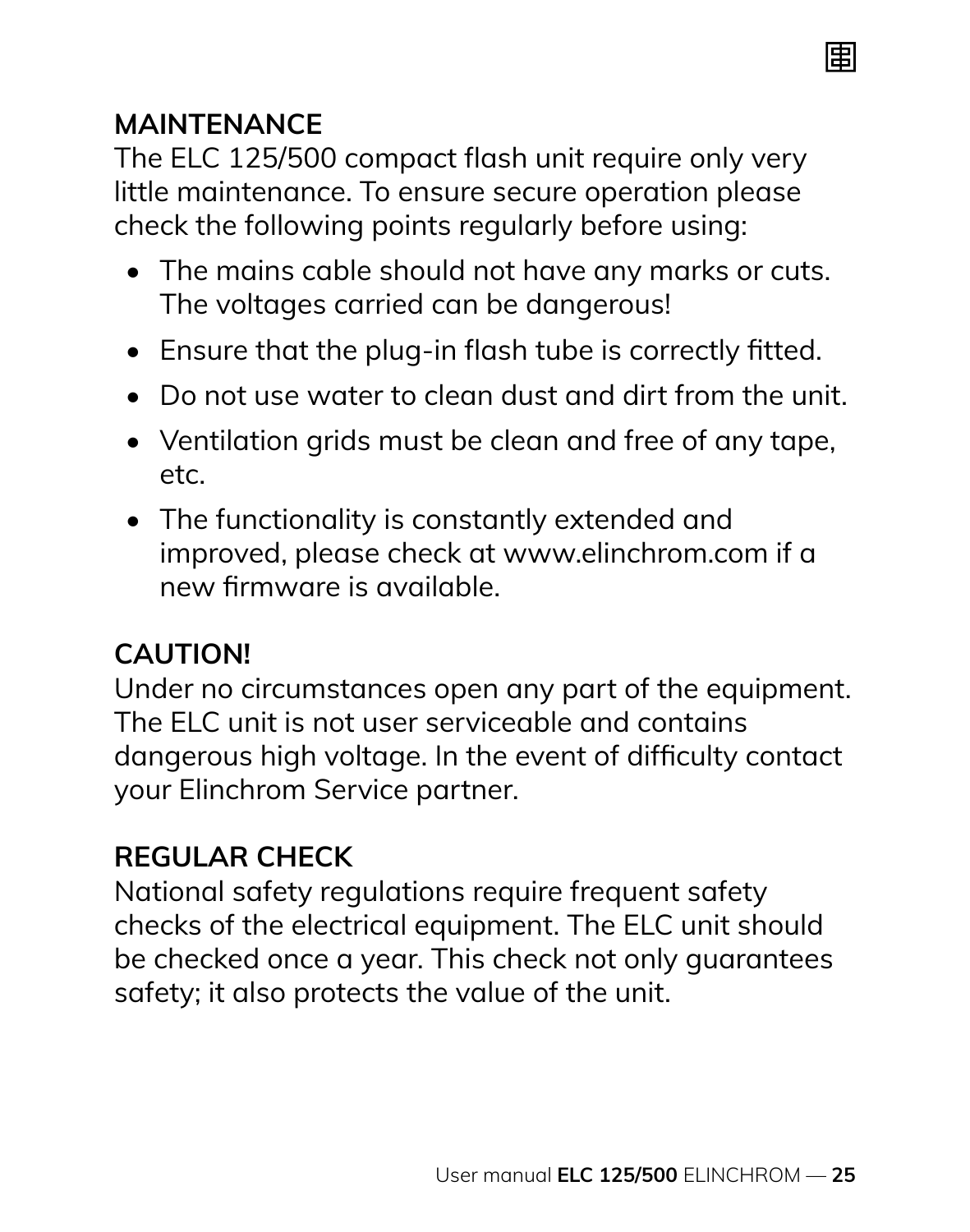

#### **RETURN TO CUSTOMER SERVICE**

To achieve maximum protection of the unit when sending it in for service, the original packaging should be kept. For service and sales, please contact your local ELINCHROM Distributor. http://elinchrom.com/distrib.php

#### **TRANSPORTATION**

Use only the original cartons or cases when you travel or ship flash units to avoid transportation damages. Try to avoid condensation related problems, acclimatise flash units before using them.

Ideally discharge flash units before transporting them and wait 30 minutes after the mains cable has been removed so the unit has cooled down. Never drop a flash unit; the flashtube and internal components could break.

#### **DISPOSAL AND RECYCLING**

This device has been manufactured to the highest standards from materials which can be recycled or disposed of in a manner that is not environmentally damaging. The device may be taken back after use to be recycled, provided that it is returned in a condition that is the result of normal use.

Any components not reclaimable will be disposed of in an environmentally acceptable manner.

If you have any question on disposal, please contact your local office or your local ELINCHROM distributor (please visit our website for a list of all ELINCHROM distributors worldwide).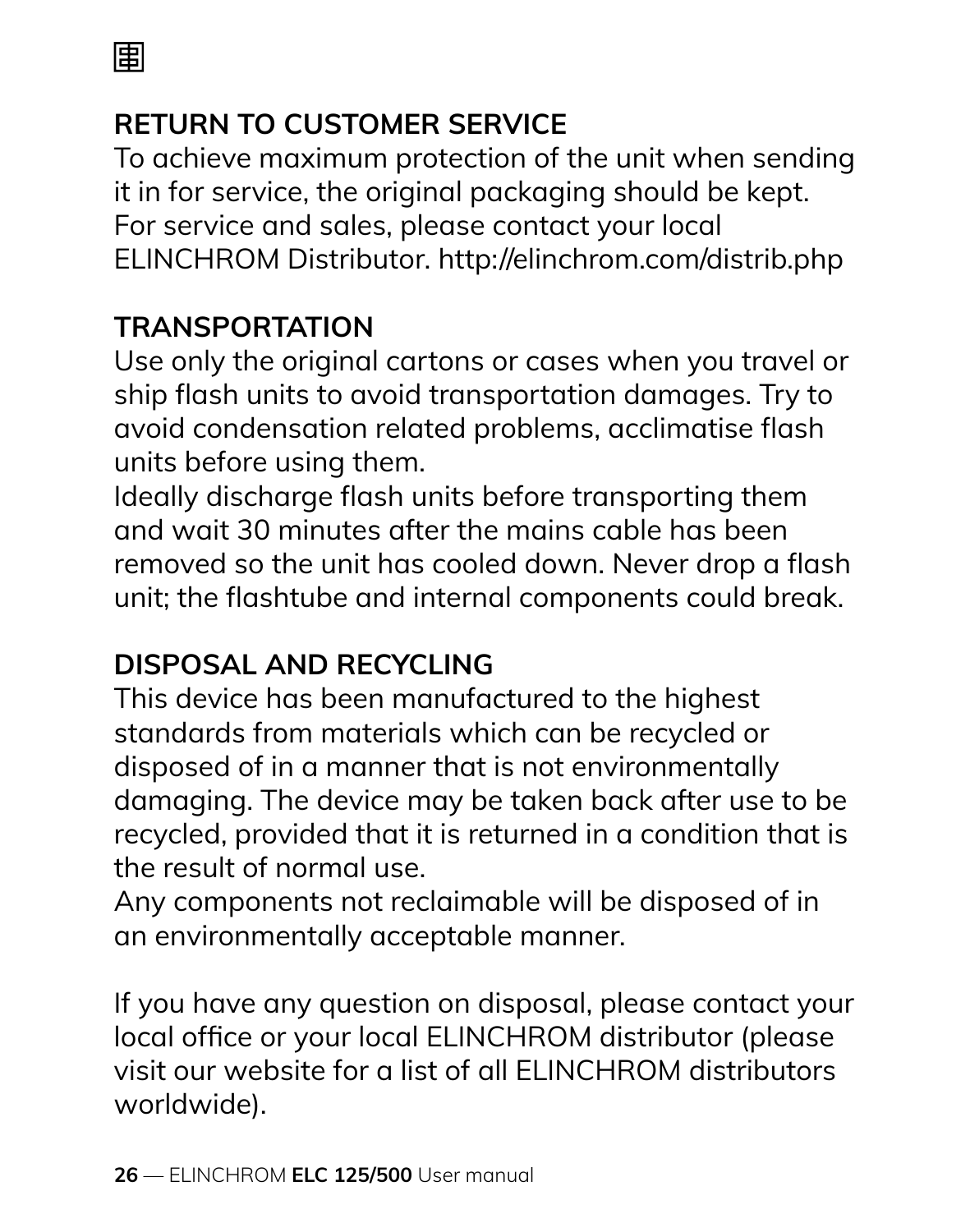#### 圕

#### **TECHNICAL DATA ELC 125, 500**

| <b>Specifications</b>                         | <b>ELC 125</b>                                          | <b>ELC 500</b> |
|-----------------------------------------------|---------------------------------------------------------|----------------|
| Energy (Ws/J.)                                | 131                                                     | 522            |
| F-stop (1m, ISO 100,<br>Reflector, 26cm, 48°) | 454                                                     | 90.4           |
| F-stop (2m, ISO 100,<br>Reflector, 26cm, 48°) | 169                                                     | 32.8           |
| Power range F-stop                            | 5                                                       | 7              |
| Power range Ws                                | $7 - 131$                                               | 7-522          |
| Power range Display                           | $0.1 - 4.3$                                             | $0.1 - 6.3$    |
| Power increments in<br>F-stop, Manual mode    | $1/10$ th                                               |                |
| Power increments in<br>F-stop, TTL mode       | $3/10$ th from $-0.3$ to $+0.3$ with<br>Transmitter Pro |                |
| Flash duration t0.1<br>max. power             | $1/625$ s                                               | 1/250 s        |
| Flash duration t0.1<br>min. power             | 1/7750 s                                                | 1/9430 s       |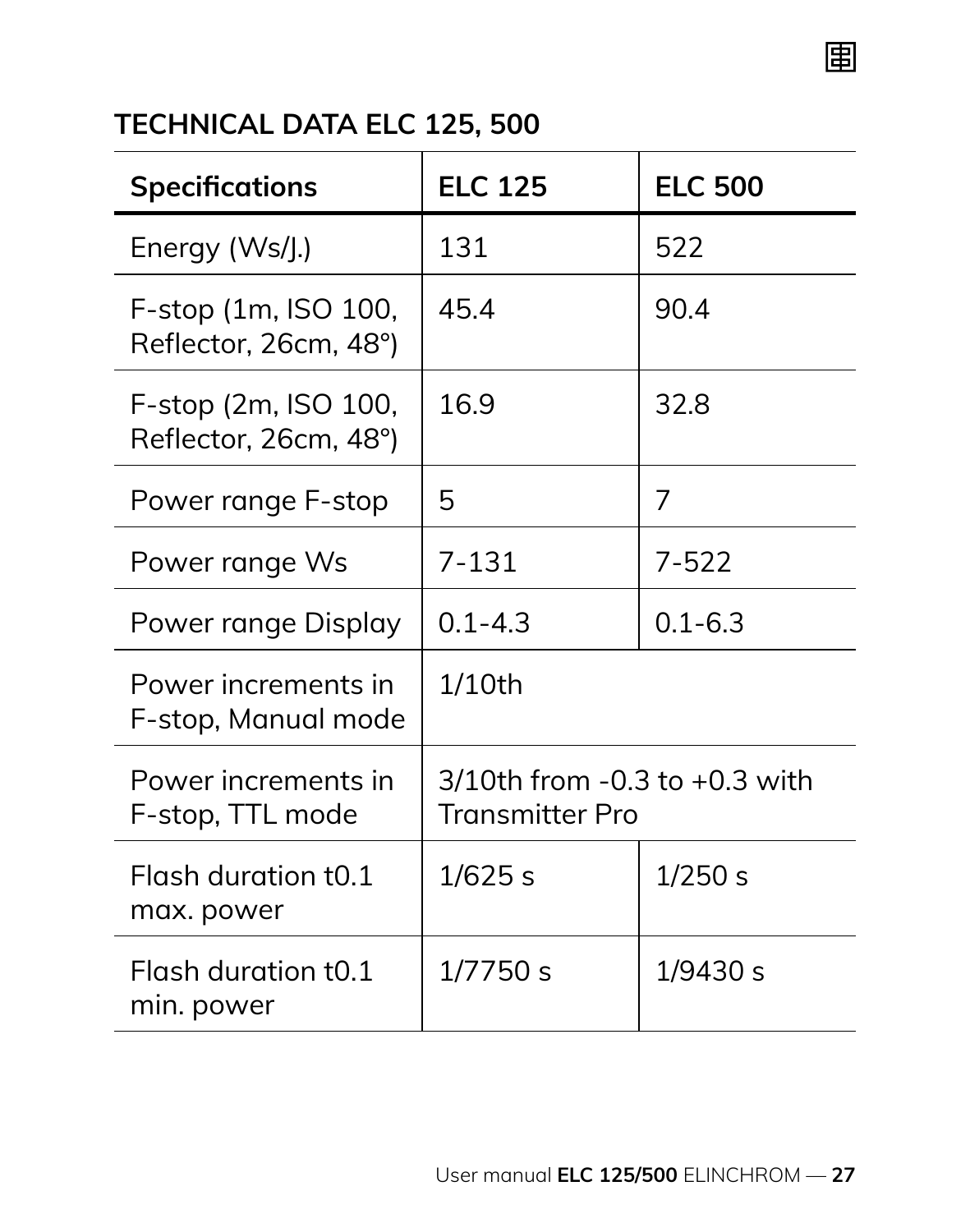| Shortest flash<br>duration at power          | 1/7750 s                                      | 1/9430 s     |
|----------------------------------------------|-----------------------------------------------|--------------|
| Flash Mode                                   | TTL (with Transmitter Pro) and<br>Manual      |              |
| <b>Action Mode</b>                           | Faster flash duration over the<br>power range |              |
| <b>TTL Mode</b>                              | Yes (with Transmitter Pro)                    |              |
| <b>HSS Mode</b>                              | Yes (with Transmitter Pro)                    |              |
| Recycling Fast 230V<br>in s. min. / max.     | $0.06 - 0.45$                                 | $0.06 - 1.1$ |
| Recycling Fast 120V<br>$in s$ min $/max$     | $0.1 - 0.8$                                   | $0.09 - 1.9$ |
| Recycling Eco 230V<br>in s. max.             | 0.7                                           | 17           |
| Recycling Eco 120V<br>in s. max.             | 1.25                                          | 2.95         |
| Colour temperature<br>in K° at max. power    | 5600                                          | 5600         |
| Colour stability over<br>the power range, K° | $+/- 150K$                                    | $+/- 200K$   |

圍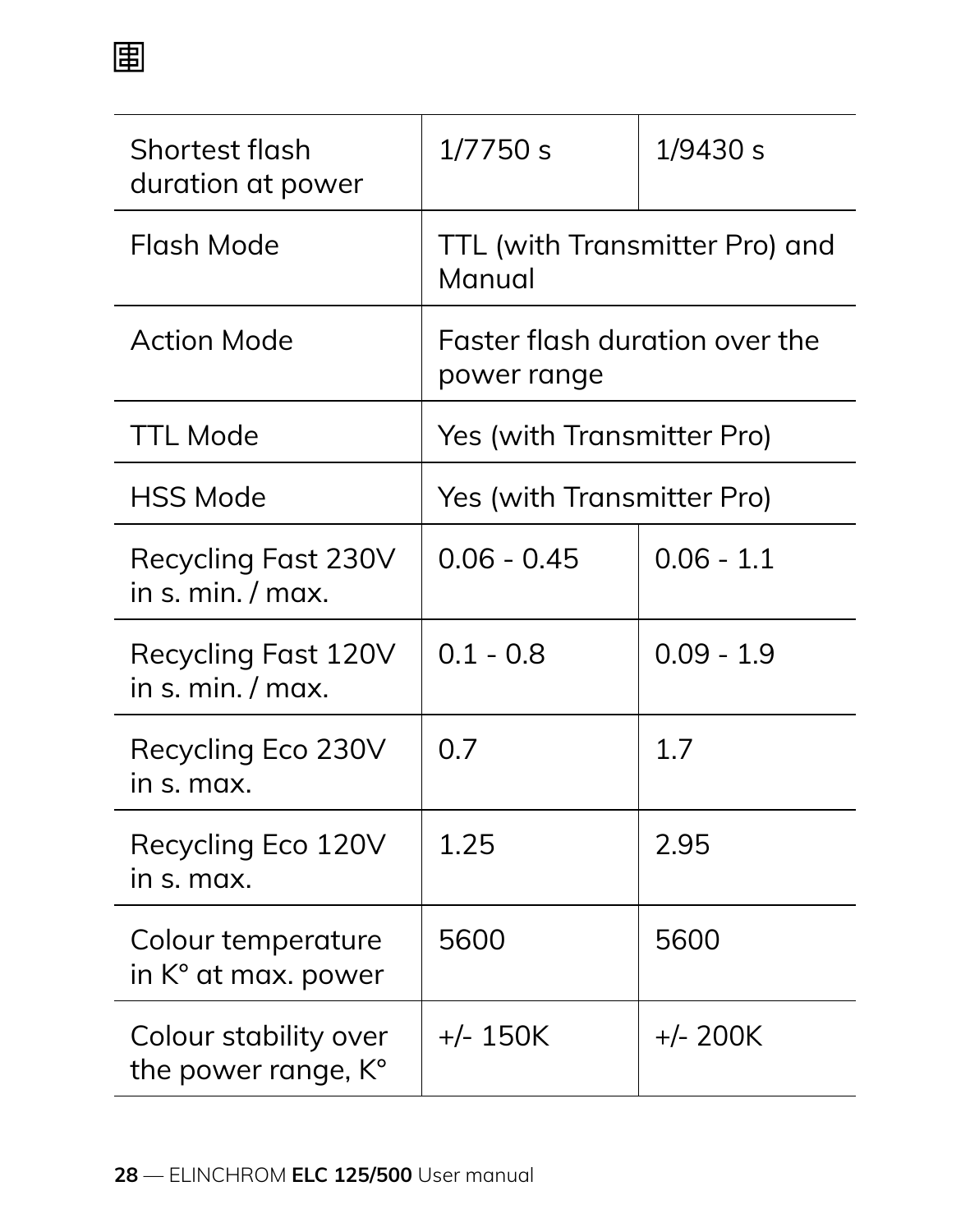| Auto power dumping                                              | Adjusts power settings<br>automatically in real time      |                        |
|-----------------------------------------------------------------|-----------------------------------------------------------|------------------------|
| Power stability                                                 | ±0.5%                                                     |                        |
| Voltage                                                         | AC 100 - 240V                                             |                        |
| LED Modelling lamp<br>mode                                      | On/Off, free, proportional, VFC                           |                        |
| <b>LED Modelling lamp</b>                                       | 20W LED / equivalent to 120W<br>/3000 lm / 5700K / CRI 92 |                        |
| <b>LED CRI value</b>                                            | 91                                                        | 91                     |
| Flash tube, Plug-in,<br>user replaceable                        | Article code:<br>24091                                    | Article code:<br>24092 |
| Glass dome<br>transparent                                       | Screwed with 3x Torx TX10                                 |                        |
| Skyport (built-in)                                              | 20 frequencies, 4 Groups, TTL<br>and Manual               |                        |
| <b>Skyport Distance</b><br>range with<br><b>Transmitter Pro</b> | Indoor: up to 60m<br>Outdoor: up to 200m                  |                        |
| Sync voltage                                                    | 5 V (compatible with all<br>cameras)                      |                        |

圍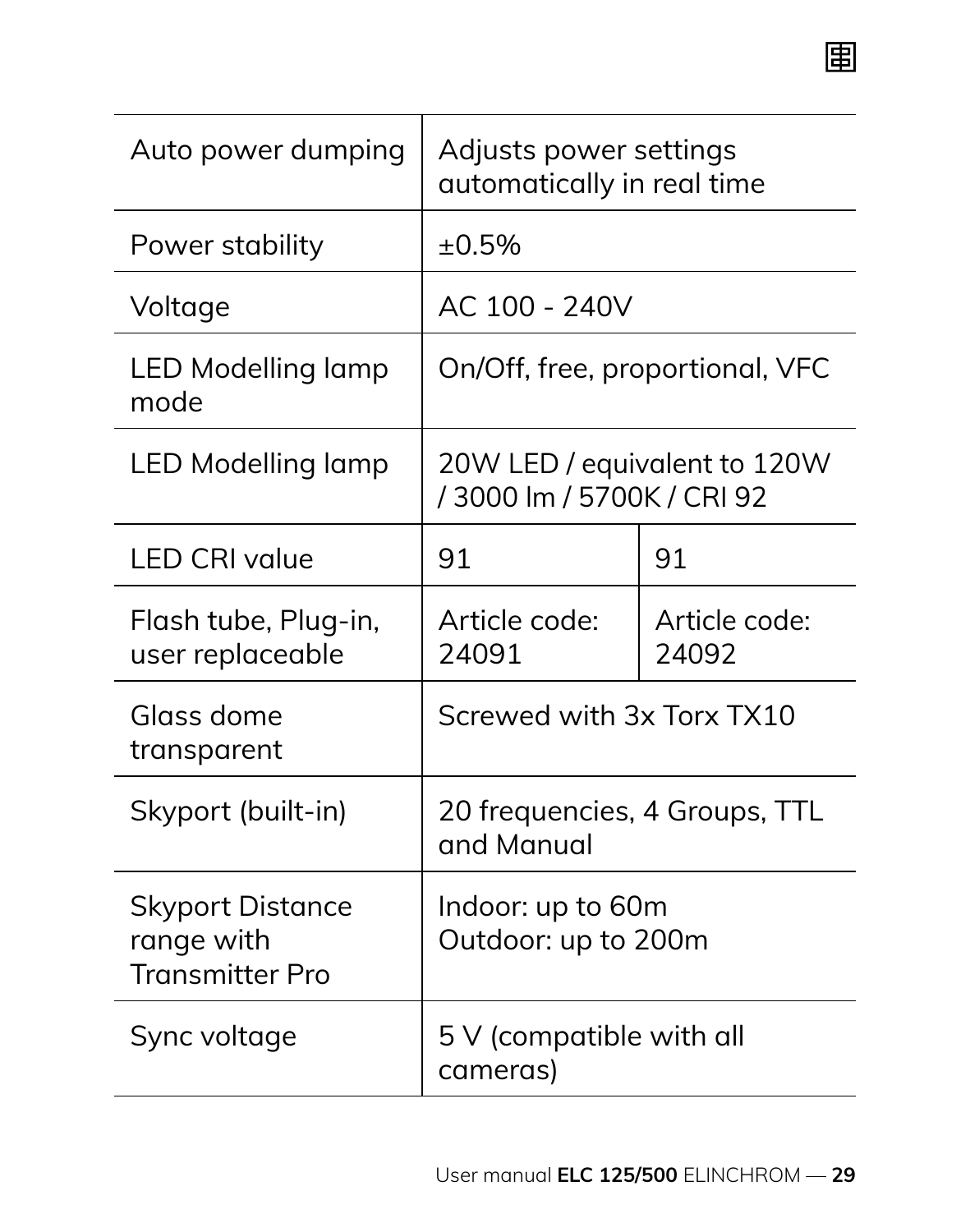| Sync socket                                      | 3.5 mm jack                                                                                       |                                                                                          |
|--------------------------------------------------|---------------------------------------------------------------------------------------------------|------------------------------------------------------------------------------------------|
| Fan cooled                                       | Yes, smart proactive cooling                                                                      |                                                                                          |
| <b>Humidity Protection</b>                       | Conforms to IP 20                                                                                 |                                                                                          |
| Umbrella fitting                                 | Centred umbrella fitting $7 - 8$<br>mm                                                            |                                                                                          |
| Power consumption<br>230 V / 50 Hz               | max. 300W<br>3W@standby                                                                           | max. 460W<br>3W@standby                                                                  |
| Power consumption<br>115 V / 60 Hz               | mgx 180W<br>2W@standby                                                                            | max.260W<br>2W@standby                                                                   |
| Dimensions (with<br>protective cap) cm<br>/ inch | $H: 26.3 \times W:$<br>$16.7 \times 1:23$<br>cm<br>$H: 10.35 \times W:$<br>$6.57 \times 1:9.05$ " | $H: 26.3 \times W:$<br>16.7 x L: 28<br>cm<br>H: 10.35 x<br>$W: 6.57 \times L:$<br>11.22" |
| Weight kg / lbs                                  | 2.0/4.41                                                                                          | 2.5/5.51                                                                                 |
| Product Article No.                              | 20618.1xx                                                                                         | 20619.1xx                                                                                |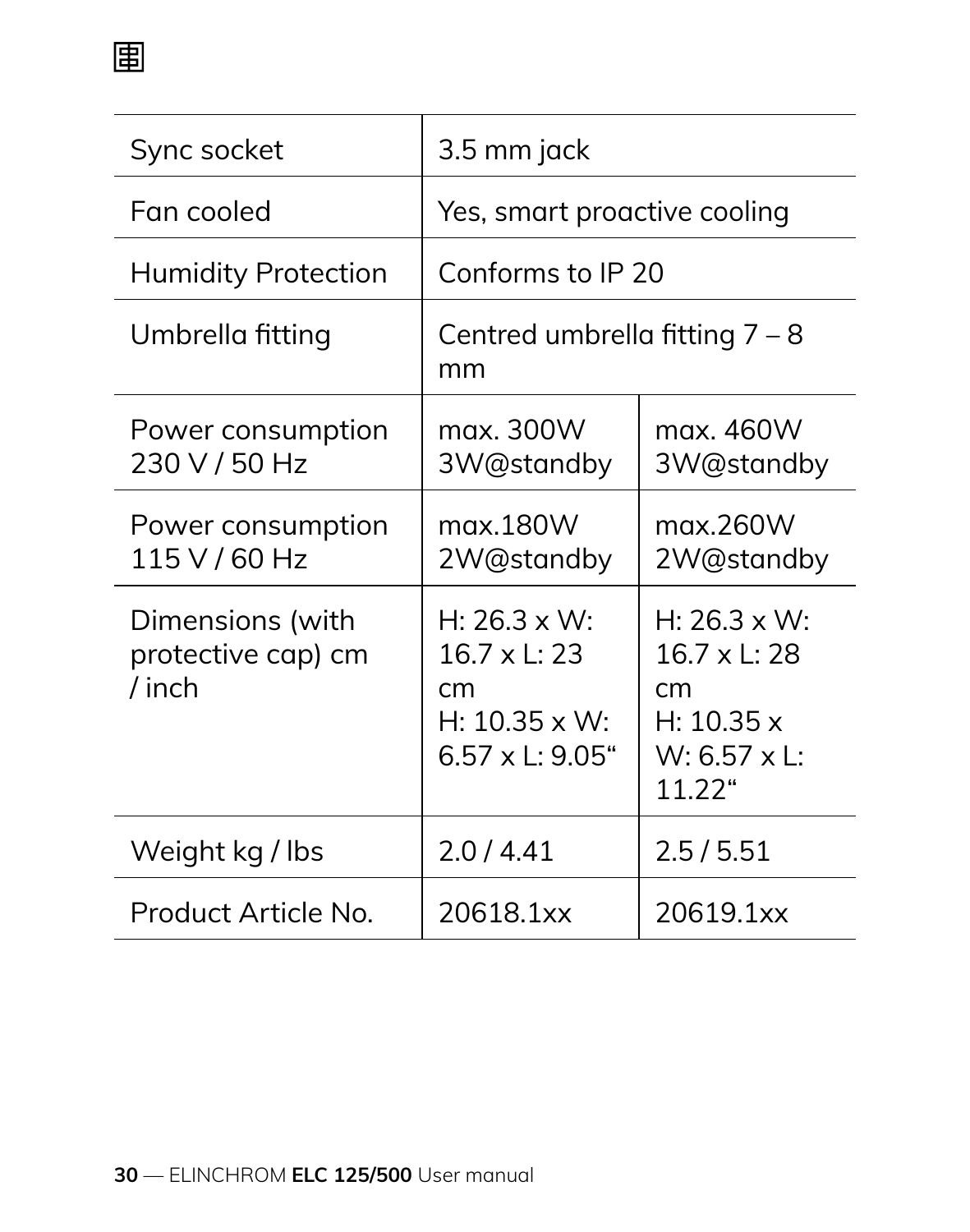#### **LEGAL INFORMATION FCC CLASS B COMPLIANCE STATEMENT**

| Product name                 | ELC 125 (20618.1.x)<br>ELC 500 (20619.1.x)                                   |
|------------------------------|------------------------------------------------------------------------------|
|                              |                                                                              |
| Trade name                   | FI INCHROM                                                                   |
| Name of responsible<br>party | FI INCHROM ITD<br>Avenue de Longemalle 11<br>1020 Renens<br>VD / Switzerland |
| Phone                        | +41 21 637 26 77                                                             |
| Fax                          | +41 21 637 26 81                                                             |
| Email                        | elinchrom@elinchrom.ch                                                       |

This device complies with Part 15 of the FCC rules. Operation is subject to the following two conditions:<br>1 This device may not cause barmful interference

- 1. This device may not cause harmful interference.<br>2. This device must accent any interference receive
- This device must accept any interference received, including interference that may cause undesired operation.

庸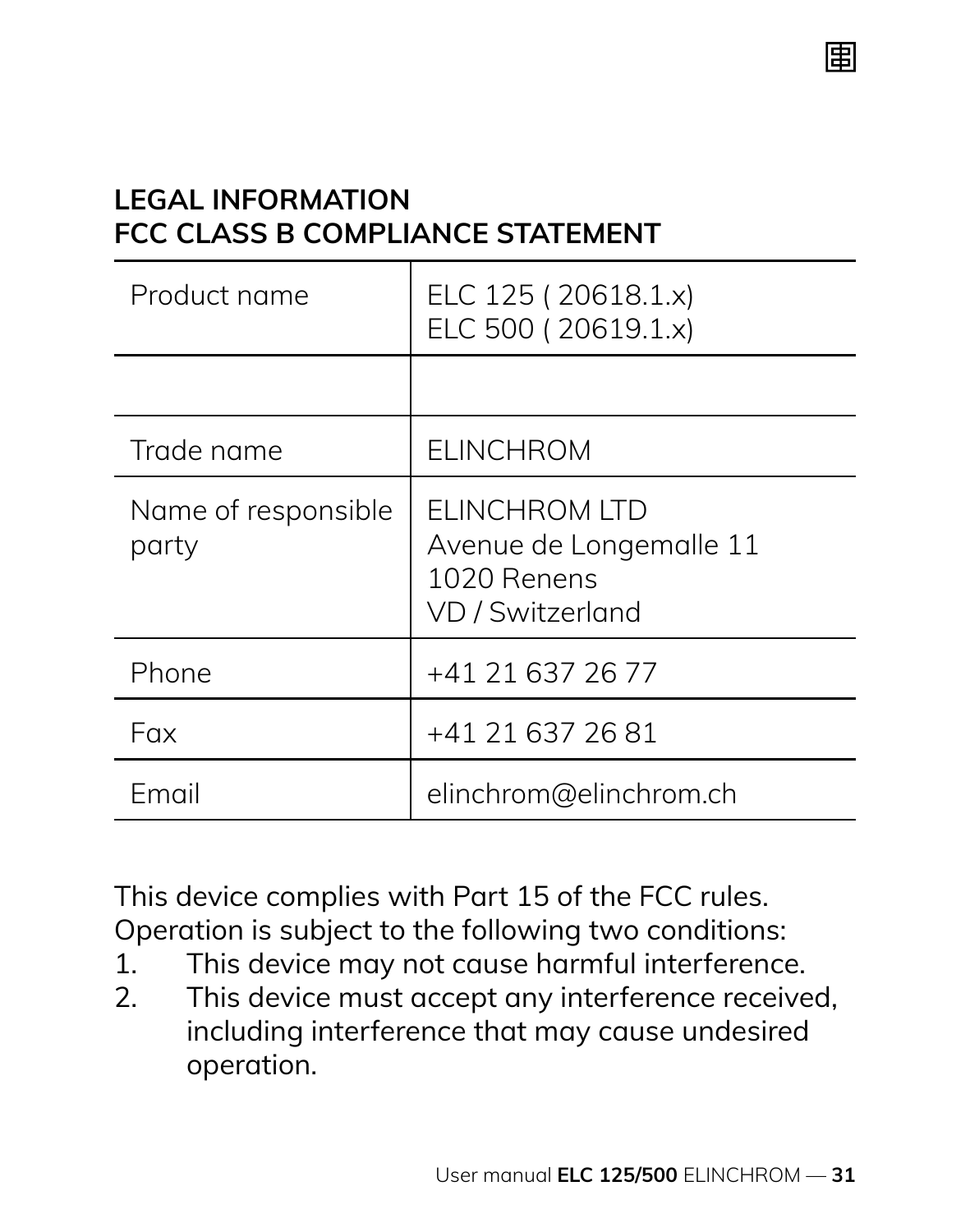圕

This equipment has been tested and found to comply with the limits for a Class B digital device, pursuant to Part 15 of the FCC Rules. These limits are designed to provide reasonable protection against harmful interference in a residential installation. This equipment generates, uses and can radiate radio frequency energy and, if not installed and used in accordance with the instructions, may cause harmful interference to radio communications. However, there is no guarantee that interference will not occur in a particular installation. If this equipment does cause harmful interference to radio or television reception, which can be determined by turning the equipment off and on, the user is encouraged to try to correct the interference by one or more of the following measures:

- Reorientate or relocate the receiving antenna.
- Increase the separation between the equipment and receiver.
- Connect the equipment into a power outlet on a circuit different from that to which the receiver is connected.
- Consult the dealer or an experienced radio/television technician for help.

Modifications: Changes or modifications not approved by ELINCHROM LTD can void the user's authority to operate the equipment.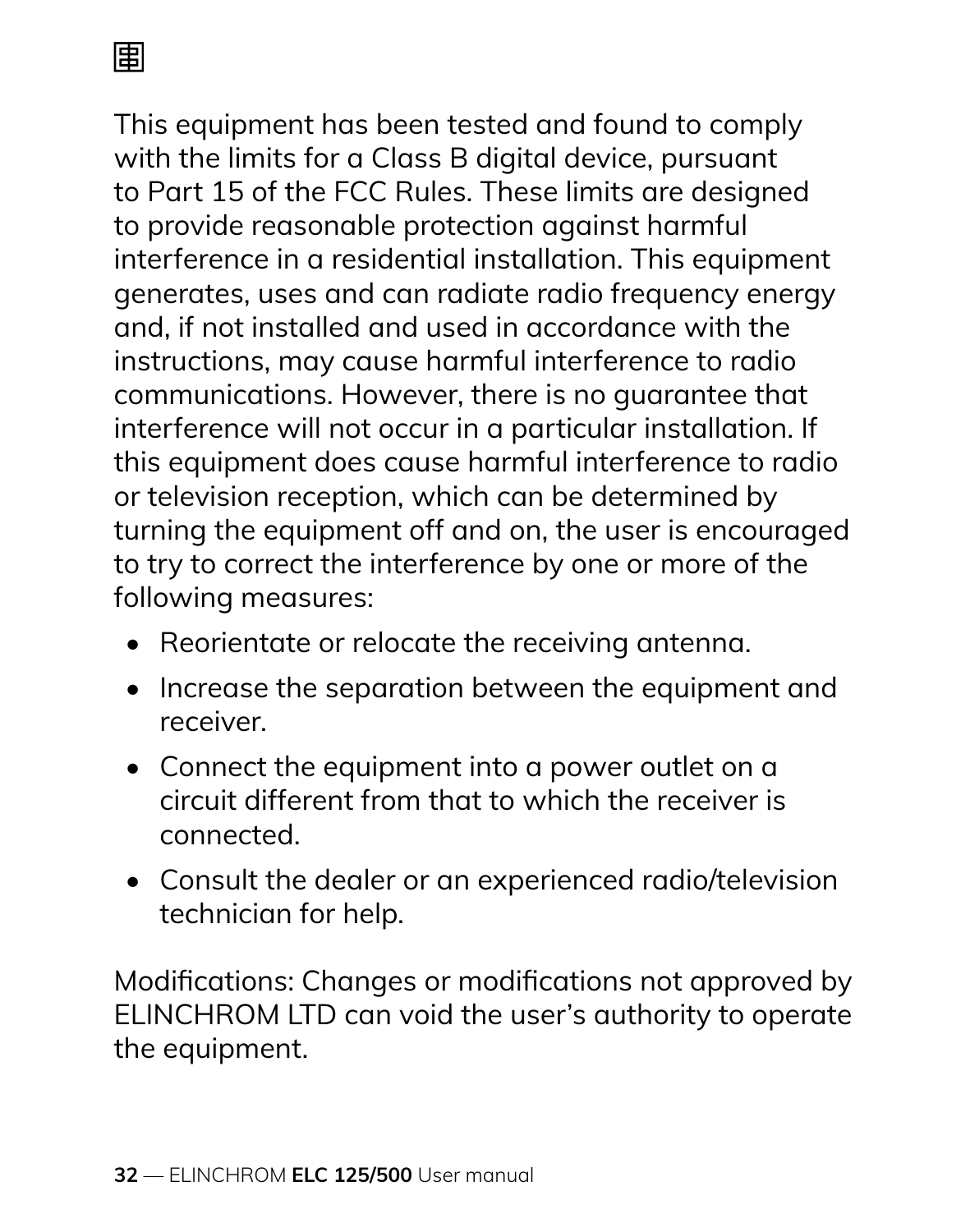#### **DECLARATION OF CONFORMITY USA AND CANADA**

庸

Industry Canada (IC) Compliance Notice This device complies with Industry Canada licenseexempt RSS standard(s). Operation is subject to the following two conditions:

- 1. This device may not cause interference, and<br>2. This device must accept any interference, inc
- This device must accept any interference, including interference that may cause undesired operation of the device
- 3. Avis de conformité aux normes d'Industrie Canada  $I(C)$ .
- 4. Le présent appareil est conforme aux CNR d'Industrie Canada applicables aux appareils radio exempts de licence. Son exploitation est autorisée aux deux conditions suivantes:
- 5. Il ne doit pas produire de brouillage; et<br>6. Il doit accepter tout brouillage radioéle
- Il doit accepter tout brouillage radioélectrique subi, même si celui-ci est susceptible d'en compromettre le fonctionnement.

#### **CE MARKING**

The shipped version of this device complies with the requirements of European Directives related with it, therefore it is marked with the CE conformity logo. For more information and to download the European Declaration of Conformity of this product, please, visit our website http://www.elinchrom.com/support\_ downloads.php